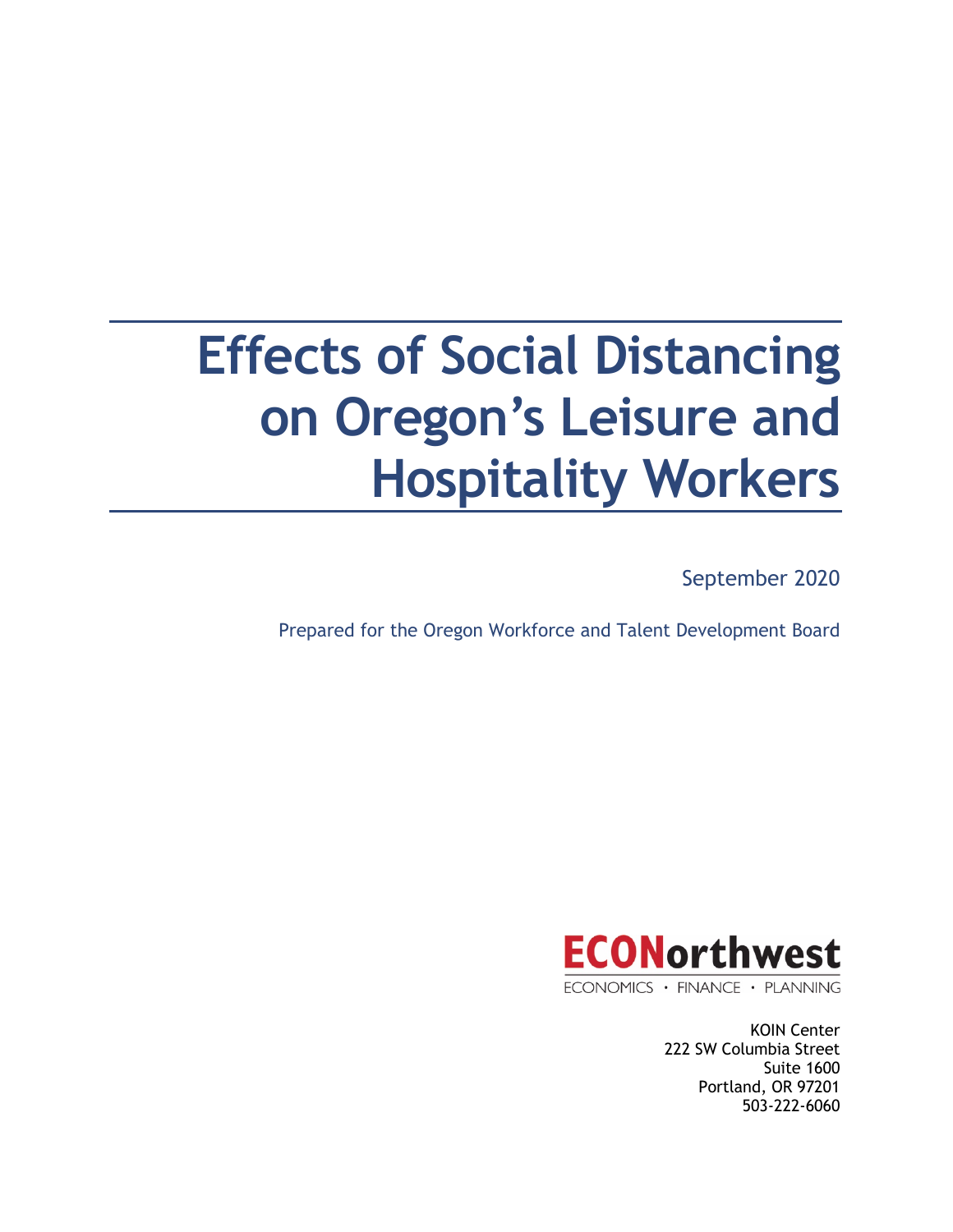# **Table of Contents**

| 1. |  |
|----|--|
|    |  |
|    |  |
|    |  |
| 2. |  |
|    |  |
| 3. |  |
|    |  |
|    |  |
| 4. |  |
|    |  |
|    |  |
|    |  |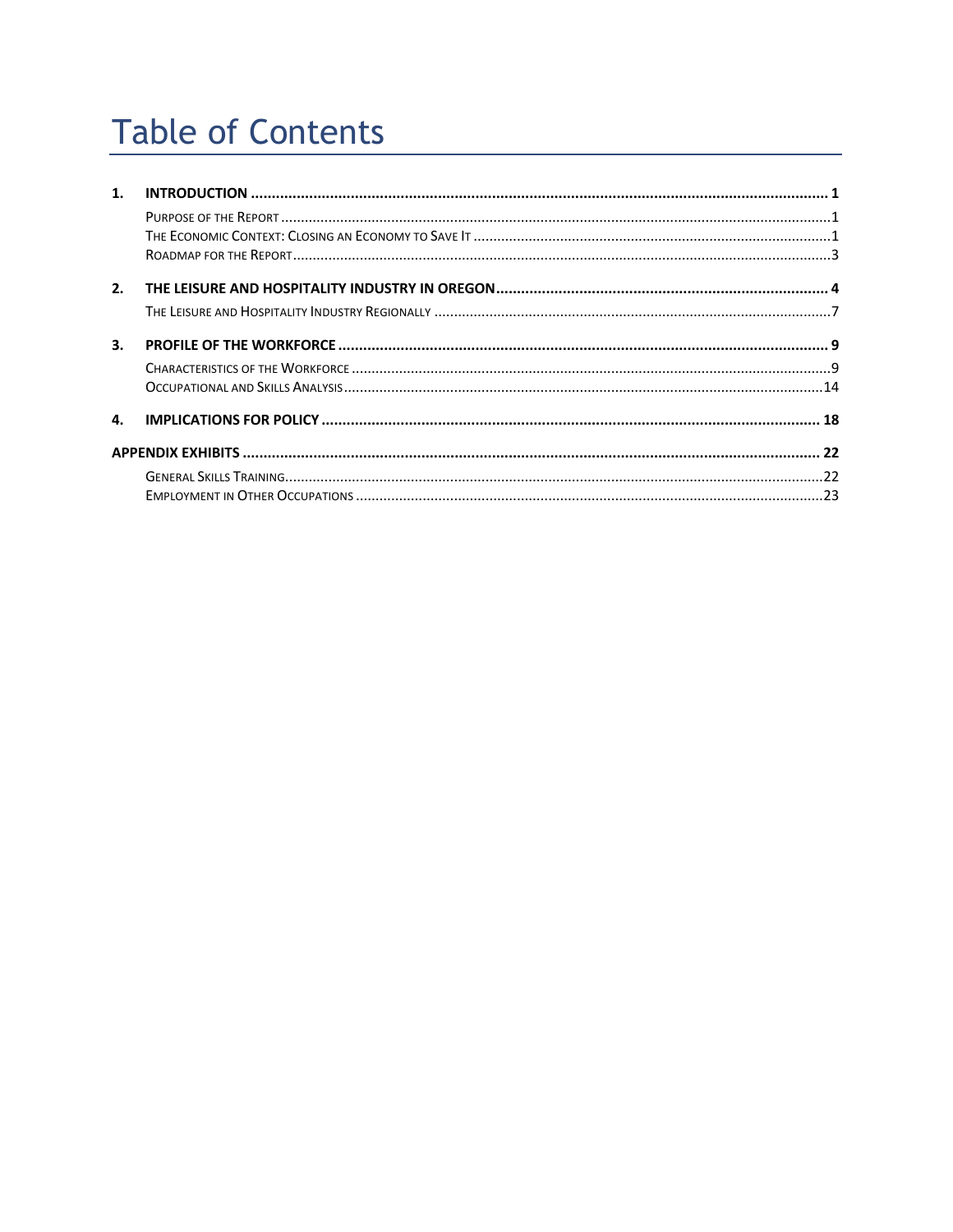### 1. Introduction

### Purpose of the Report

The COVID-19 pandemic has triggered a recession that is affecting all industries. The leisure and hospitality industry—including accommodation and food services and arts, entertainment, and recreation—is the most severely affected and will not fully recover until well after a vaccine is developed and deployed. That leaves large numbers of unemployed workers with little hope of returning to their previous occupations in the next 18 months. The Great Depression is the only precedent for this scale of disruption.

This report supports the Workforce and Talent Development Board's (WTDB's) response to the pandemic. It examines the effects of the pandemic on Oregon's leisure and hospitality industry and its workers. Anticipating a long road to recovery, how should this diverse cohort of displaced workers spend their time and energy and how can workforce and training programs support them? Given a range of skills and training needs, one-size approaches won't fit all. If displaced workers seek out training, what are the pathways into other industries with better near-term prospects? And what progress could be made on general skill building (e.g., math, literacy)?

### The Economic Context: Closing an Economy to Save It

This recession is unlike any that has come before it. Rather than being caused by shocks from within the economic system (e.g., an asset bubble, shock in oil prices), an external event triggered the 2020 downturn. In response to a rapidly spreading pandemic, state and local governments took the unprecedented step of shuttering entire industries within their economies. The goal was to limit person-to-person contact in an attempt to slow rates of infection.

The actions immediately revealed the degree to which different industries relied on in-person, human contact. At one extreme, many professional and business service firms almost seamlessly transitioned from office-based to remote work. The leisure and hospitality industry—composed of restaurants, bars, theaters, hotels, conference centers, sports venues was at the other extreme. Most of the industry's businesses rely on close customer contact. In fact, facilitating social connections is the central offering of many firms in the industry.

An abrupt decline in consumer spending initiated the downturn (see Exhibit 1). Notably, consumers began curtailing spending at the beginning of March—about three weeks before Governor Kate Brown issued a stay-at-home order. That indicates that the threat of infection played an important role, and perhaps the dominant role, in slowing consumer activity. In short, some consumers were staying away from crowded venues before the Governor told them they had to. Overall spending fell by more than one-third by the end of March, but the percentage declines were more than double that level in the two leisure and hospitality sectors.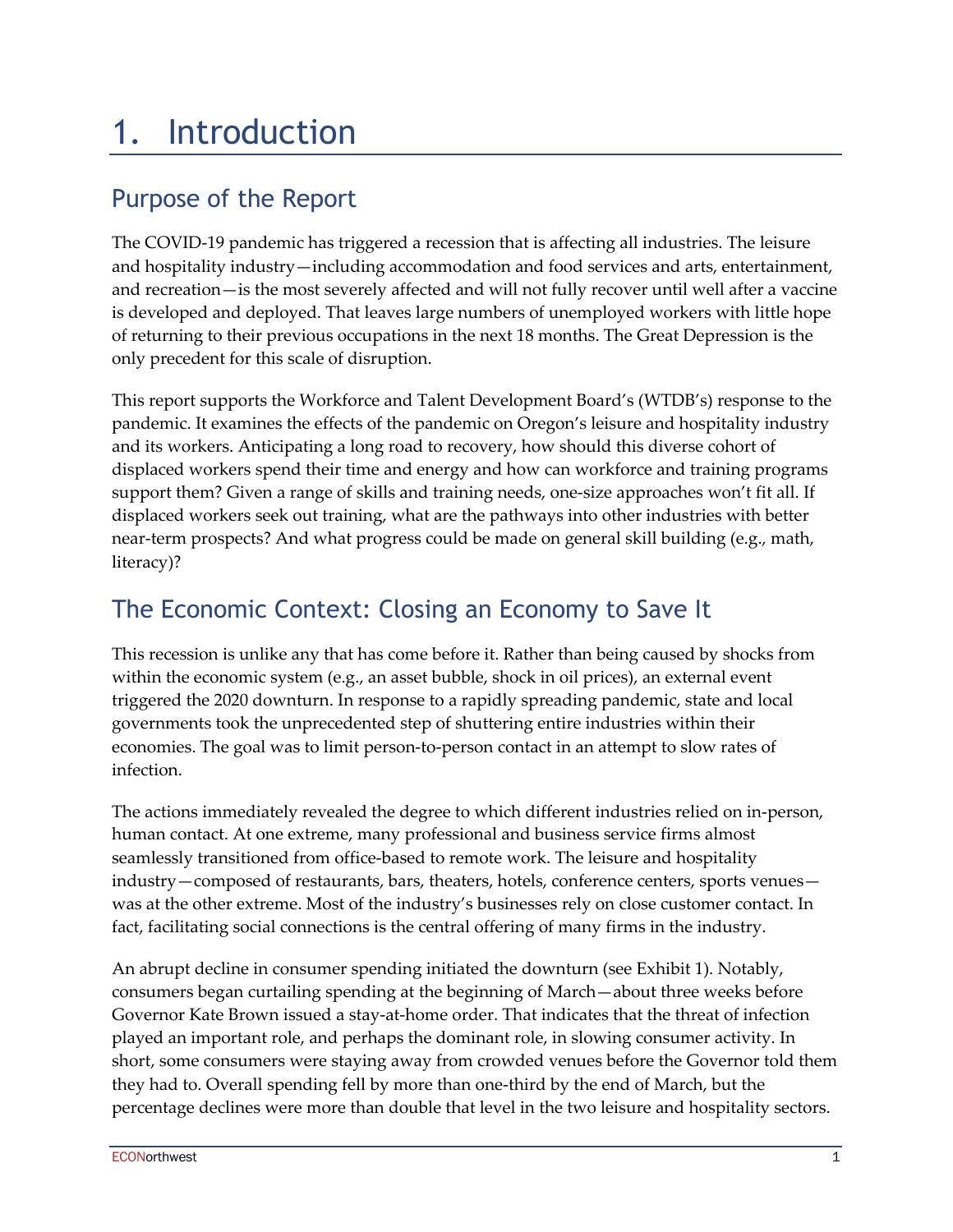Governor Brown gradually lifted the stay-at-home order during late May and early June. Consumer spending improved gradually in July and then plateaued. Overall spending in August settled at about eight percent below pre-pandemic levels. But spending on food/accommodations and arts/entertainment/recreation were still down 37 and 52 percent respectively from January levels. And with a number of the industry's important anchors having canceled their fall programming (e.g., theaters, festivals, collegiate and professional sports), the spending outlook is bleak.

Exhibit 1. Credit/debit card spending in Oregon relative to January 2020, seasonally adjusted, 7-day moving average, by industry



Data source: Opportunity Insights Economic Tracker, consumer spending

The abrupt spending decline and stay-at-home order resulted in widespread job losses. As shown in Exhibit 2, no industry was immune. Most notably, employment in the leisure and hospitality industry was 54 percent lower in April 2020 than in April 2019. Most other industries saw year-over-year job declines of about five to ten percent by April, which would have been headline news in past recessions but appeared modest compared to those in seen in restaurants, bars, theaters, and the like. Employment partially rebounded beginning in May and thereafter but still remains down more than one-third in the leisure and hospitality industry.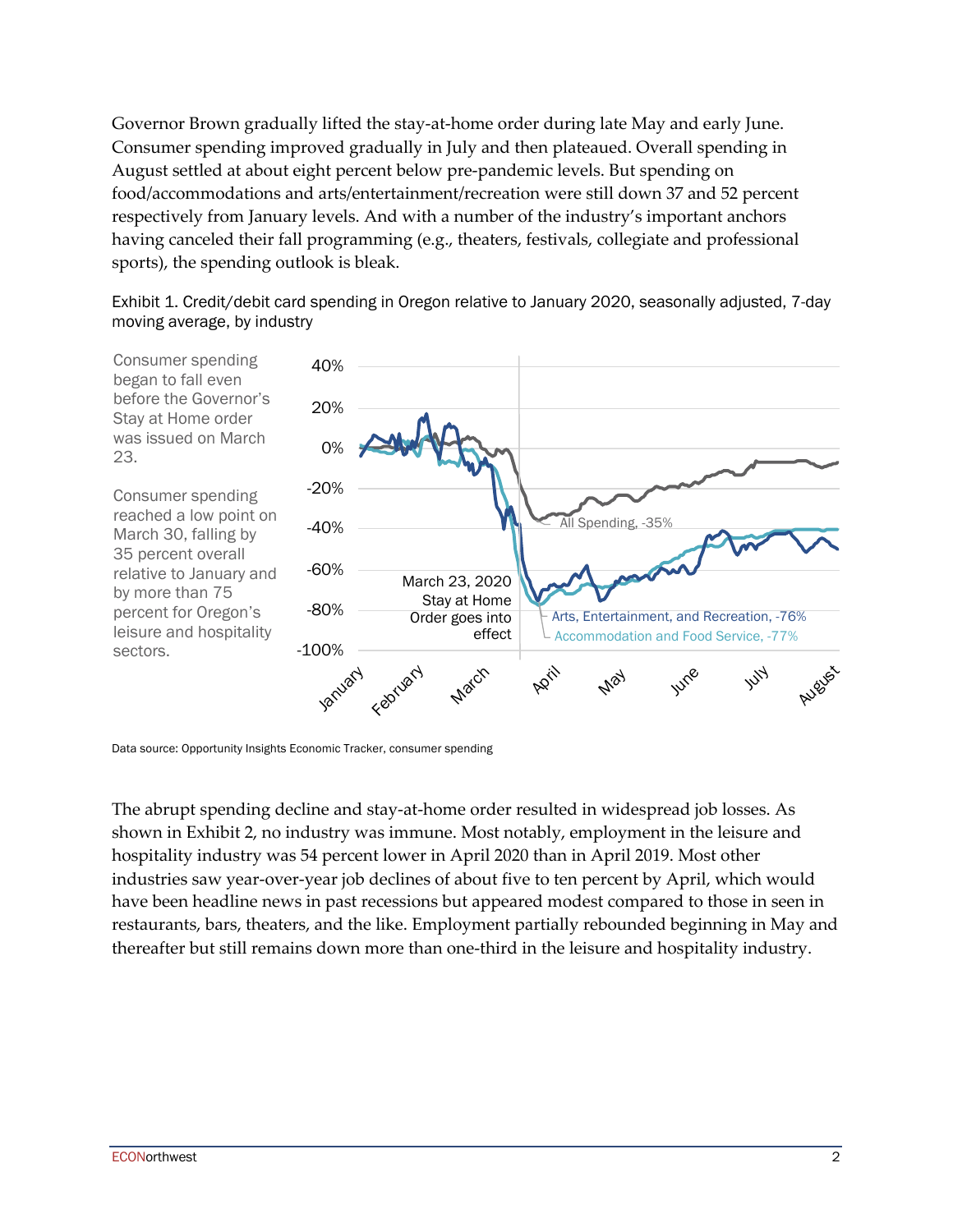

Exhibit 2. Percent change in employment by industry, not seasonally adjusted, Jan. 2020 to June 2020, relative to same time last year, Oregon

Data source: Oregon Employment Department Current Employment Estimates (CES)

#### Roadmap for the Report

The balance of this report offers a close examination of the industry that sits at the center of this recession: leisure and hospitality. The next section takes a look at the industry's performance in past recessions; highlights recent, differential job losses within the industry; and reports the industry's relative importance across the state. Section three examines the characteristics of industry's workforce (gender, race/ethnicity, household poverty status, skill profiles) and explores employment and training options for the industry's dislocated workforce, recognizing that many of the unemployed workers may not be able to return to their former employers, or the industry generally, until the coronavirus is eradicated. The report closes with a number of key takeaways and implications for policy and programming.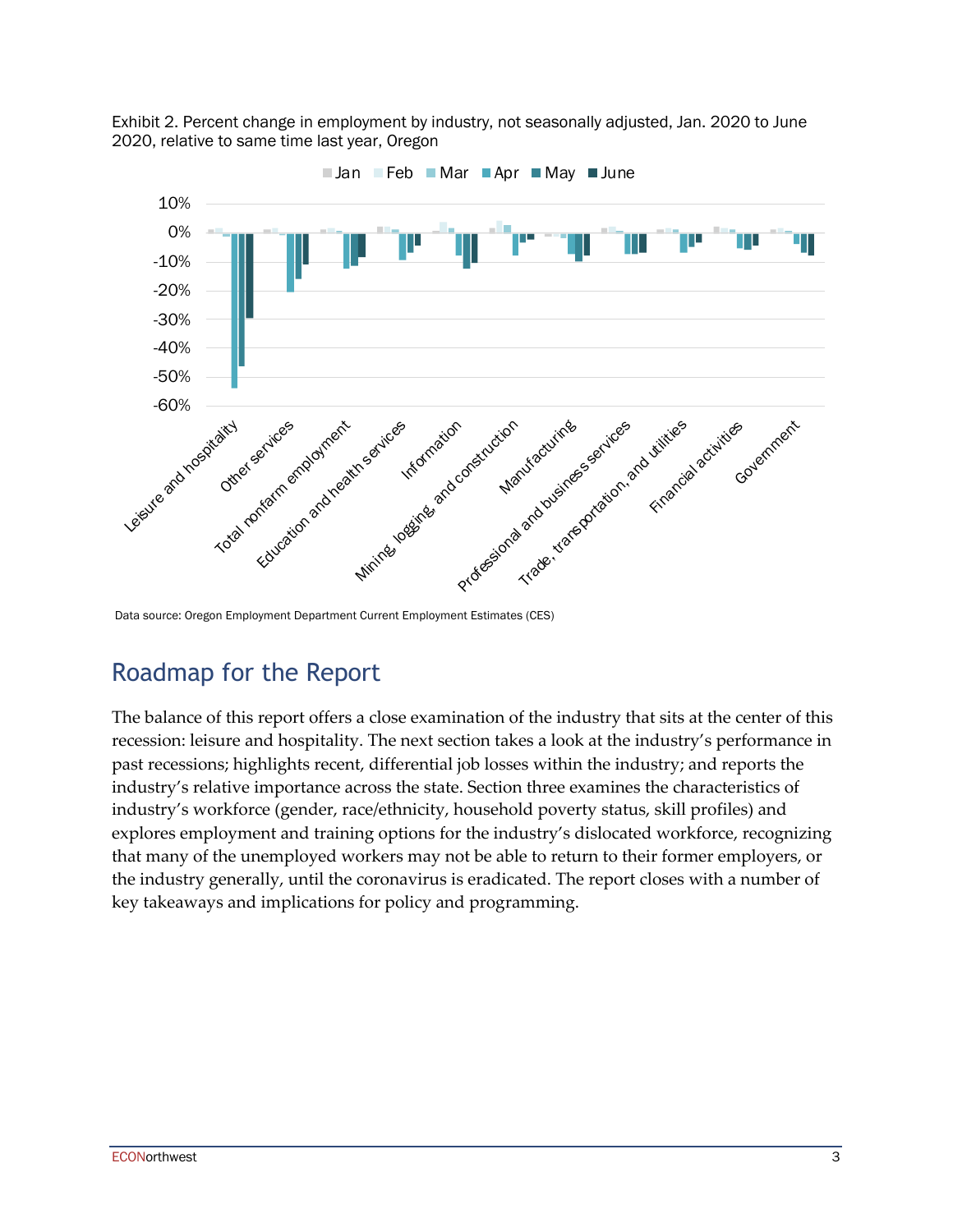### 2. The Leisure and Hospitality Industry in Oregon

Oregon's leisure and hospitality industry plays two roles in the state economy. Its primary role is in the local sector, with restaurants, bars, and theaters providing services to people who live nearby. But it also has traded-sector features, attracting people from outside the country and state to bring their spending into Oregon. The US Cluster Mapping Project, which classifies traded-sector activity across the country, identified "hospitality and tourism" as a specialized cluster in Oregon—not as developed as those in California, Nevada, New York, and Florida but more robust than those in most Midwest and Great Plains states. The project shows some modest strengthening of the cluster in Oregon during the past decade. 1

Recessions affect the industry in both of its roles. When jobs are lost or wages cut, local residents eat out less and reduce their entertainment budgets. They travel less—within and outside the state—and reduce spending on hotels and specialized attractions. Localities with more traded-sector activity—like Bend or Ashland—get hit twice. Local customers curtail spending, and fewer people visit from elsewhere.

The Great Recession hit the industry hard, with more than 14,000 jobs lost during 2007-2009 (see Exhibit 3). These losses were more severe than those experienced in the prior two recessions, but small when compared to the declines in the spring of 2020. The pandemic recession has produced a variety of extraordinary statistics, including this one: employment in the leisure and hospitality industry in April 2020 was lower than it was three decades earlier.

In a single month between March and April of 2020, the leisure and hospitality industry in Oregon shed more than 113,000 jobs, a 53 percent month-over-month decline, erasing more than thirty years of growth in the industry. The number of leisure and hospitality jobs in January of 1990 exceeded the number in April of 2020. In recent months, the industry has recovered somewhat, returning in July 2020 to an employment level last experienced in about 2004.

<sup>1</sup> U.S. Cluster Mapping Project, http://www.clustermapping.us/region/state/oregon/cluster-portfolio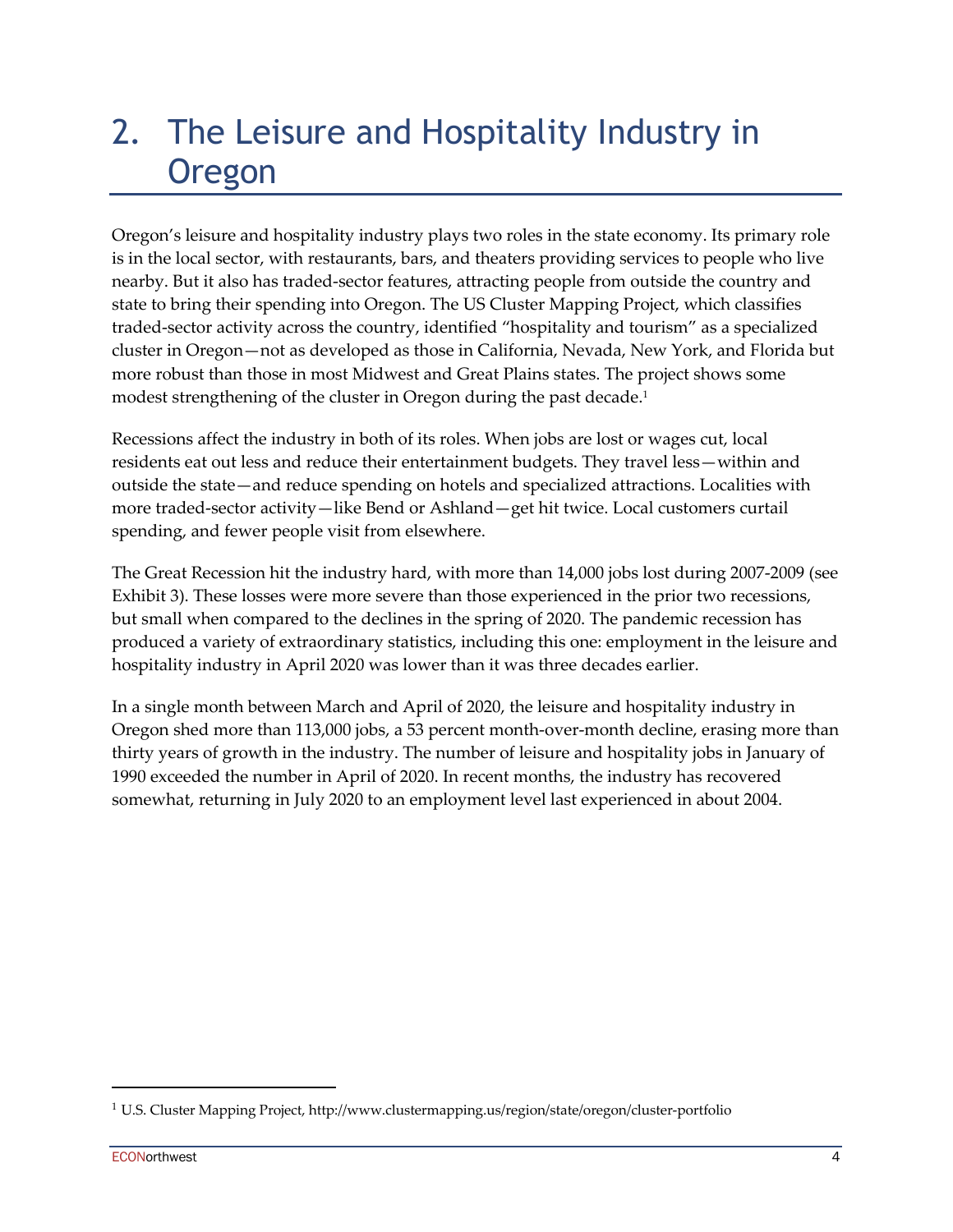

Exhibit 3. Total monthly leisure and hospitality employment, seasonally adjusted, Oregon, Jan. 1990- July 2020

Source: U.S. Bureau of Labor Statistics

Data source: U.S. Bureau of Labor Statistics, All Employees: Leisure and Hospitality in Oregon [ORLEIH], retrieved from FRED, Federal Reserve Bank of St. Louis; https://fred.stlouisfed.org/series/ORLEIH

Pandemic job losses were similar in percent terms across subsectors within the leisure and hospitality industry, as illustrated in Exhibit 4. Prior to the pandemic, the leisure and hospitality industry and the state overall were on track to post a performance similar to that of 2019. The pandemic abruptly changed this narrative.

Each subsector within leisure and hospitality saw employment that was more than 50 percent lower in April 2020 than it was in April 2019. In comparison, Oregon's total employment was 13 percent lower. The accommodation subsector saw the sharpest employment declines, with employment 62 percent lower in April 2020 than it was in April 2019.

While losses were similar in percent terms across leisure and hospitality subsectors, there were disparities within those subsectors. Within food services and drinking places, for example, fullservice restaurant employment was 70 percent lower in April 2020 than in April 2019 while employment at limited-service eating places was 37 percent lower.

These differences highlight the uneven effects of the pandemic even within the leisure and hospitality industry. Many full-service restaurants, which include dine-in establishments and higher-end eateries, were forced to shutter completely or switch to a take-out and/or deliveryonly model that required major adjustments to their business models, including reducing their number of employees. In contrast, limited-service eating places such as fast food restaurants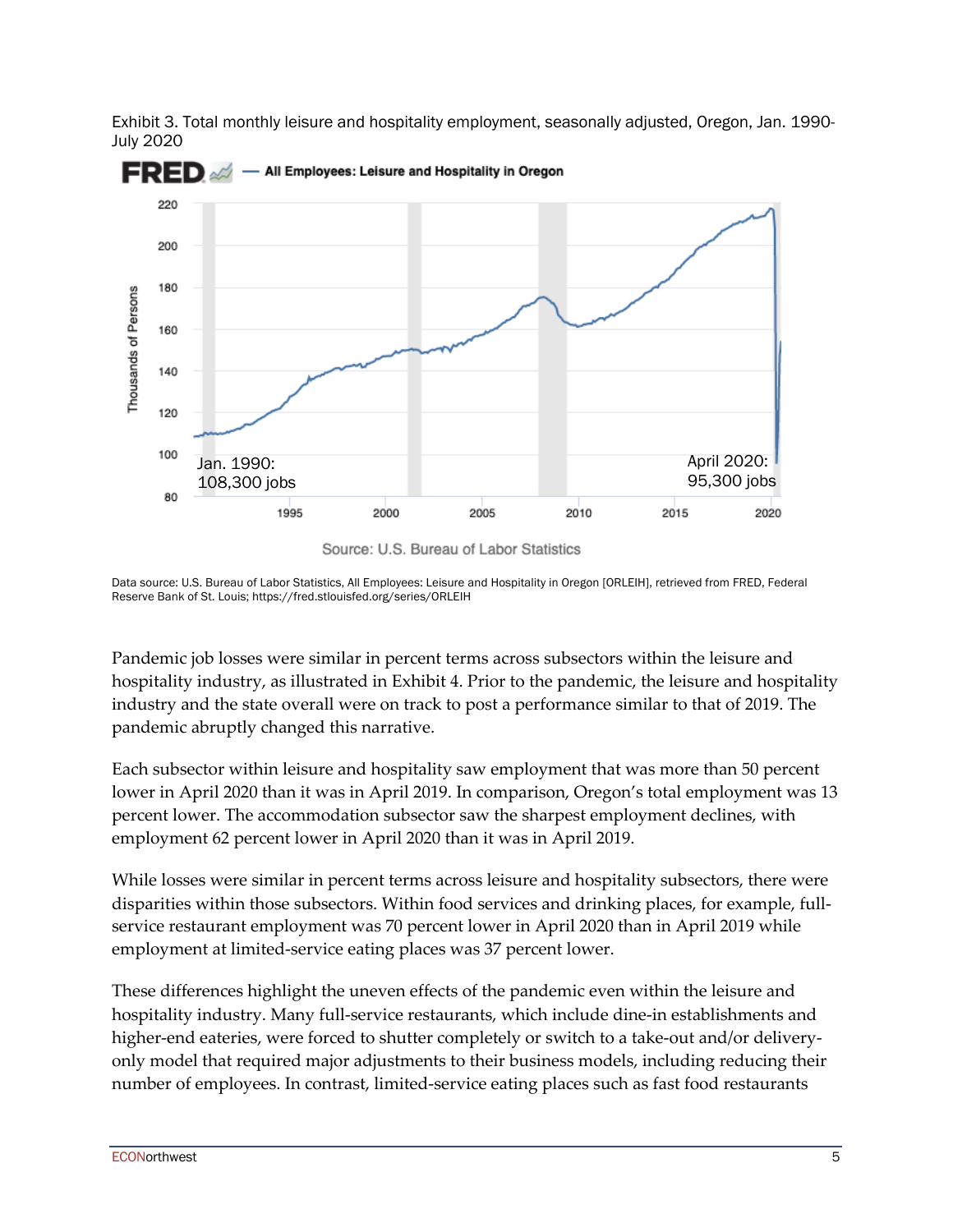and coffee cafes were able to adapt to the pandemic environment more easily, with business models already tailored for takeout/delivery service.

Prior to the pandemic, full-service restaurants and limited-service eating places each accounted for about a third of employment within Oregon's leisure and hospitality industry. In April 2020, immediately following the economic shut down, the composition in the industry shifted with employment at limited-service eating places accounting for nearly half (47 percent) of total industry employment. The share dropped back down to 37 percent by June 2020 as the industry began recovering.

Exhibit 4. Percent change in leisure and hospitality employment by subsector and in Oregon total employment, not seasonally adjusted, Jan. 2020 to June 2020, relative to same time last year



Data source: Oregon Employment Department Current Employment Estimates (CES)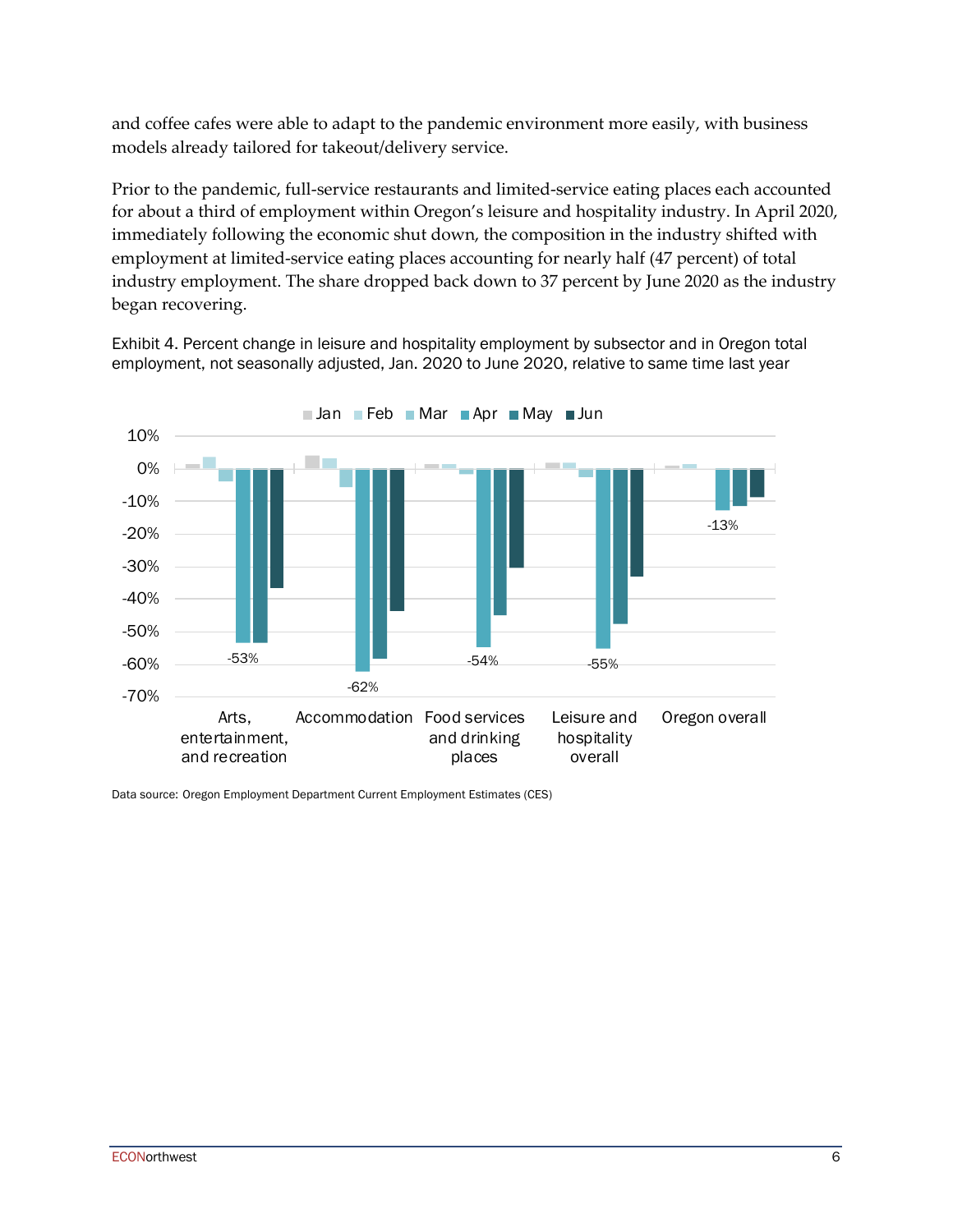#### The Leisure and Hospitality Industry Regionally

This section discusses regional variation across Oregon in the pandemic's effect on the leisure and hospitality industry. Under normal conditions, employment in the leisure and hospitality industry accounts for about 10 percent of Oregon's overall employment, although the relative size of the industry varies across regions. The pandemic has likewise affected regional employment differently, due in part to this variation in industry strength.

Location quotients are one way to understand the concentration of an industry in a particular region. Exhibit 5 shows location quotients for the leisure and hospitality industry in 2019 across Oregon's employment regions. A location quotient of 1.0 indicates that region's leisure and hospitality's concentration is the same as the state's, while a location quotient greater than 1.0 indicates a higher concentration than the state and a location quotient of less than 1.0 indicates a lower concentration than the state.

#### **Oregon Employment Regions**

Oregon counties are grouped into nine employment regions:

**Clackamas:** Clackamas County

**East Cascades:** Hood River, Wasco, Sherman, Gilliam, Deschutes, Crook, Klamath, Lake, Jefferson, and Wheeler counties

**Eastern Oregon:** Morrow, Umatilla, Wallowa, Union, Grant, Baker, Harney, and Malheur counties

**Lane:** Lane County

**Mid-Valley:** Yamhill, Polk, Marion, and Linn counties

**Northwestern Oregon:** Columbia, Clatsop, Tillamook, Lincoln, and Benton counties

**Portland-Metro:** Washington and Multnomah counties

**Rogue Valley:** Josephine and Jackson counties

**Southwestern Oregon**: Curry, Coos, and Douglas counties

Northwestern Oregon, which includes some of Oregon's most popular beaches, and the East Cascades, which hosts a wide range of outdoor recreation opportunities, including Mt. Hood and its surrounding forest land, had the highest location quotients in the state: 1.50 and 1.32, respectively. Leisure and hospitality employment was less concentrated in regions with economies less dependent on tourism, recreation, and service-oriented activities. The Portland-Metro's leisure and hospitality employment was about as concentrated as the state's overall. Both before and after the beginning of the pandemic, leisure and hospitality employees in Portland made up about 41 percent of total leisure and hospitality employment in the state.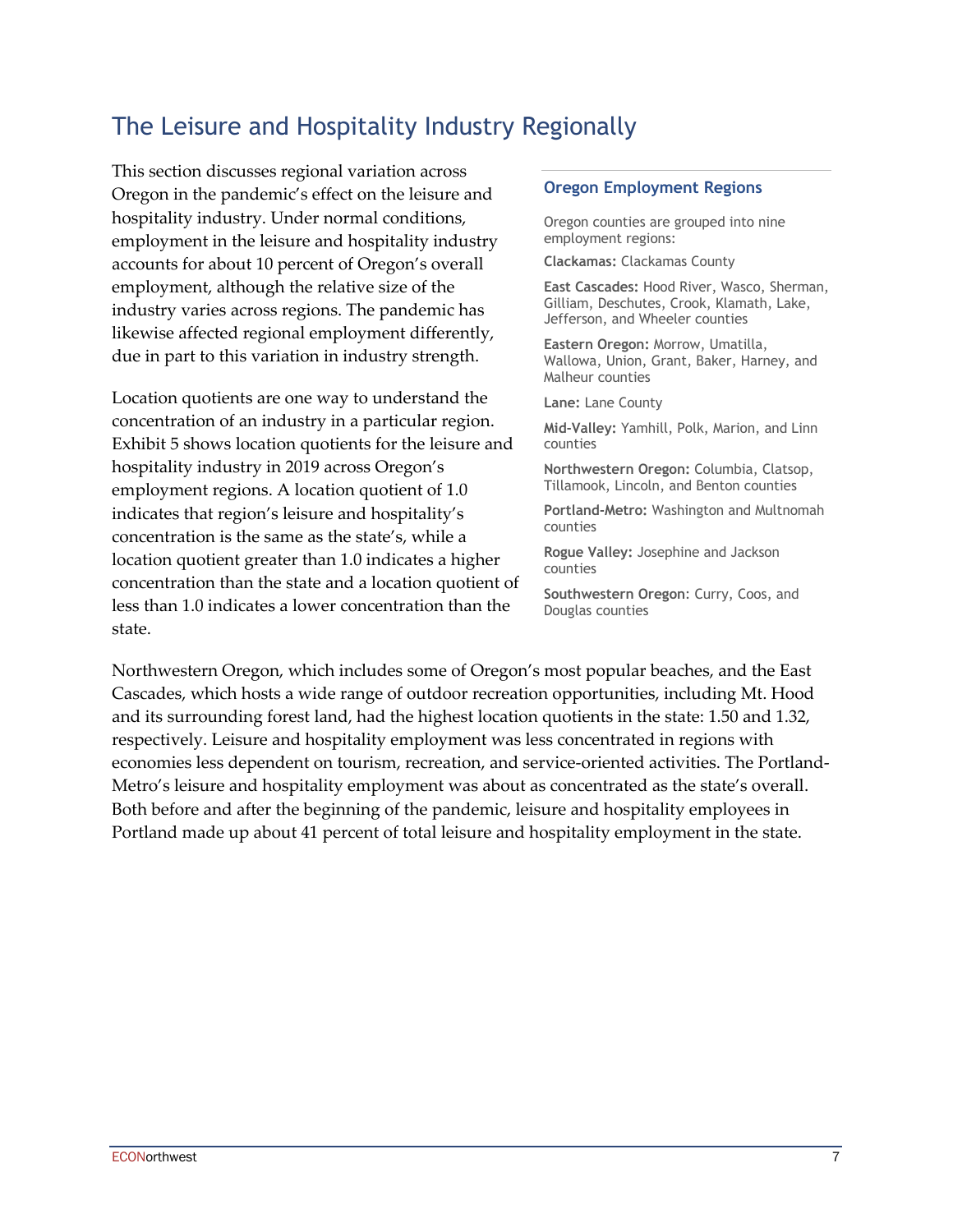Exhibit 5. Location quotients: Regional concentration of leisure and hospitality employment relative to concentration in the state (state=1), Oregon, 2019



Data source: Current Employment Statistics, Oregon Employment Department Note: Marion and Polk County estimates not available from CES data; not included in Mid-Valley location quotient

Exhibit 6, showing year-over-year difference in leisure and hospitality employment for the first half of 2020, illustrates the pandemic's uneven effects across regions. In percentage terms, Oregon's tourism- and recreation-dependent regions generally saw larger employment declines at the start of the economic shutdown in April 2020. For example, leisure and hospitality employment in Northwestern Oregon was 63 percent lower in April 2020 than it had been in April 2019. The East Cascades experienced somewhat lighter losses—48 percent—compared with other regions with high leisure and hospitality location quotients.

The pace of recovery also varies across regions. Some regions with higher concentrations of leisure and hospitality employment, such as Northwestern Oregon and Rogue Valley, experienced larger percent declines at the onset of the crisis but also a sharper recovery (to this point) than those with lower concentrations of leisure and hospitality employees. Eastern Oregon experienced relatively less decline in leisure and hospitality employment in the first month of the crisis but then lost ground in the subsequent month. In June the region appeared to begin to recover.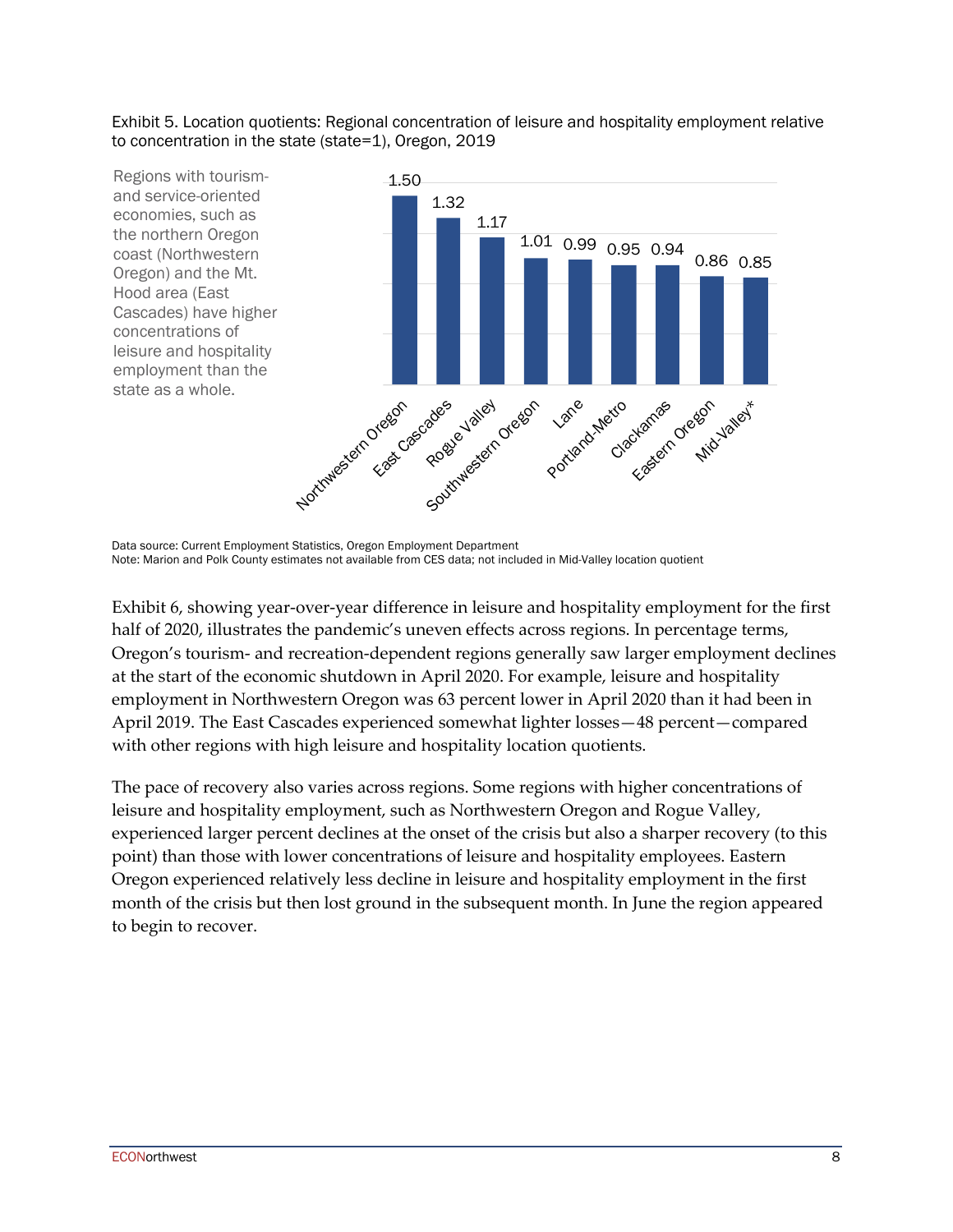Exhibit 6. Percent change in employment by Oregon region, Jan. 2020 to June 2020, relative to same time last year



Data source: Oregon Employment Department Current Employment Estimates (CES) data Note: Marion and Polk County estimates not available from CES data; not included in Mid-Valley location quotient

### 3. Profile of the Workforce

This recession's unusually deep effects on the leisure and hospitality industry translate into disproportionate impacts on clusters of occupations and workers. The skill profiles, educational backgrounds, and current living conditions of the affected workers have major implications for policy and program responses. As this section shows, many of the workers at the center of this recession are early in their careers and had low household incomes—even before the pandemic.

### Characteristics of the Workforce

We analyzed microdata from the 2018 American Community Survey (ACS) to develop a profile of the leisure and hospitality workforce in Oregon. Below we summarize high-level findings that emerged from our research:

§ **Leisure and hospitality workers are younger and have lower educational attainment than workers in other industries.** In the leisure and hospitality industry, 30 percent of workers (including part-time workers) were between the ages of 18-24 in 2018, versus 12 percent of other workers. Furthermore, only 24 percent of leisure and hospitality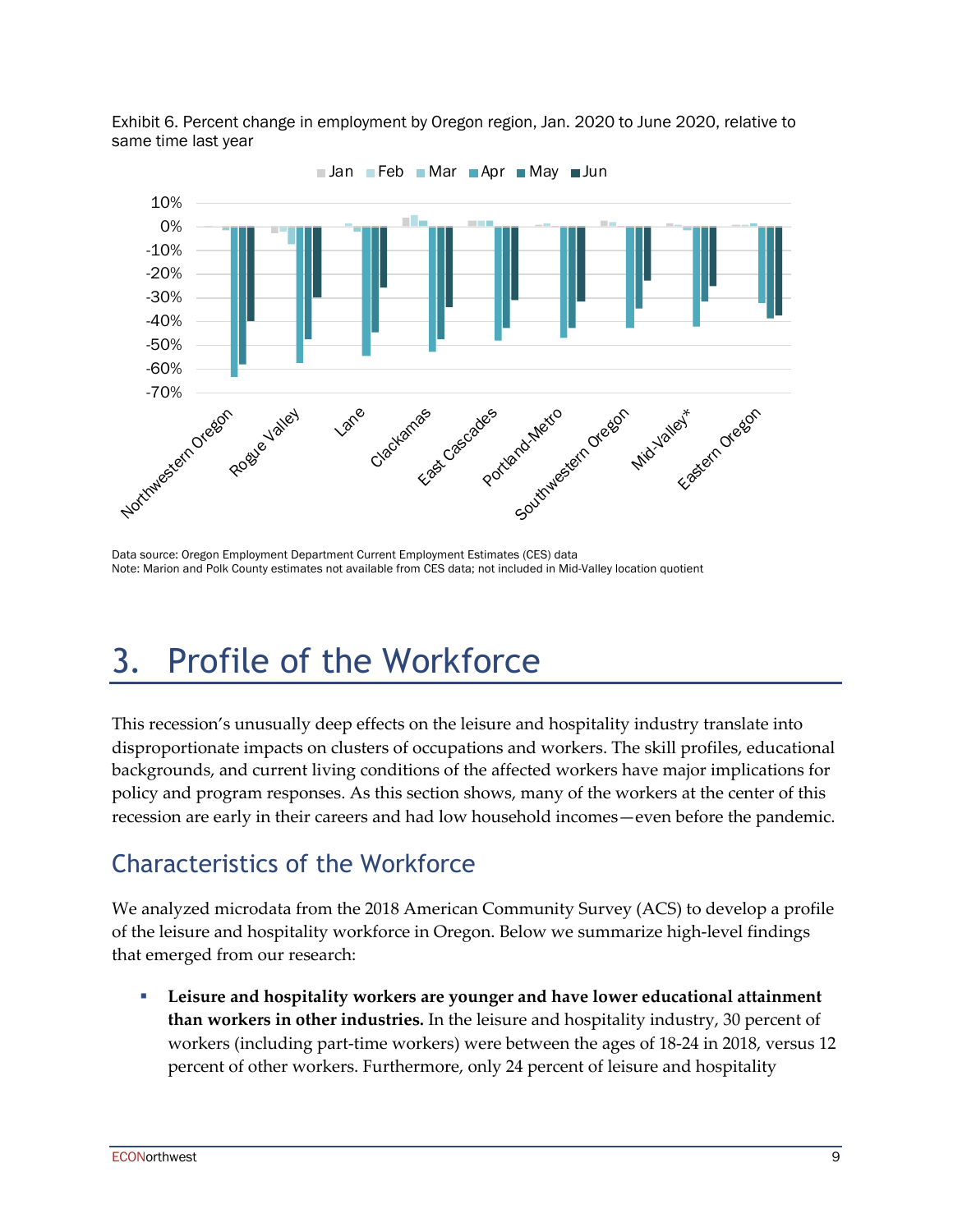workers between the ages of 18 and 64 had an associate degree or above, compared with 42 percent of workers in other industries.

- § **When compared to workers in other industries, leisure and hospitality workers are more likely to be women and/or Black, Indigenous, and people of color (BIPOC). 2** More than half (56 percent) of leisure and hospitality workers were women in 2018, versus 49 percent of workers in other industries. In addition, 31 percent of leisure and hospitality workers were BIPOC, compared to 24 percent of workers between the ages of 18 and 64 in other industries.
- § **Leisure and hospitality workers tend to earn lower wages and are more likely to work part time than workers in other industries.** In 2018, 41 percent of leisure and hospitality workers had incomes below 200 percent of the federal poverty line, compared with 26 percent of workers in other industries. Leisure and hospitality workers were also more likely to work part time. In 2018, 82 percent of leisure and hospitality workers between the ages of 18 and 64 worked full time, compared with 91 percent of workers in other industries.

The figures below illustrate these findings in greater detail. Exhibit 7 shows educational attainment by age group for leisure and hospitality and workers in other industries. A greater share of workers in other industries had associate degrees or higher than leisure and hospitality workers across all three age groups.

Younger leisure and hospitality workers were more likely to be enrolled in school than workers in other industries in 2018. Nearly half between the ages of 18 to 24 were enrolled in school while working in the industry, compared to 37 percent of workers in other industries. Of leisure and hospitality workers enrolled in school, less than half (48 percent) worked full time in 2018.

<sup>&</sup>lt;sup>2</sup> ACS data indicate higher rates for these groups, though the difference is only significant at conventional levels for the Hispanic population.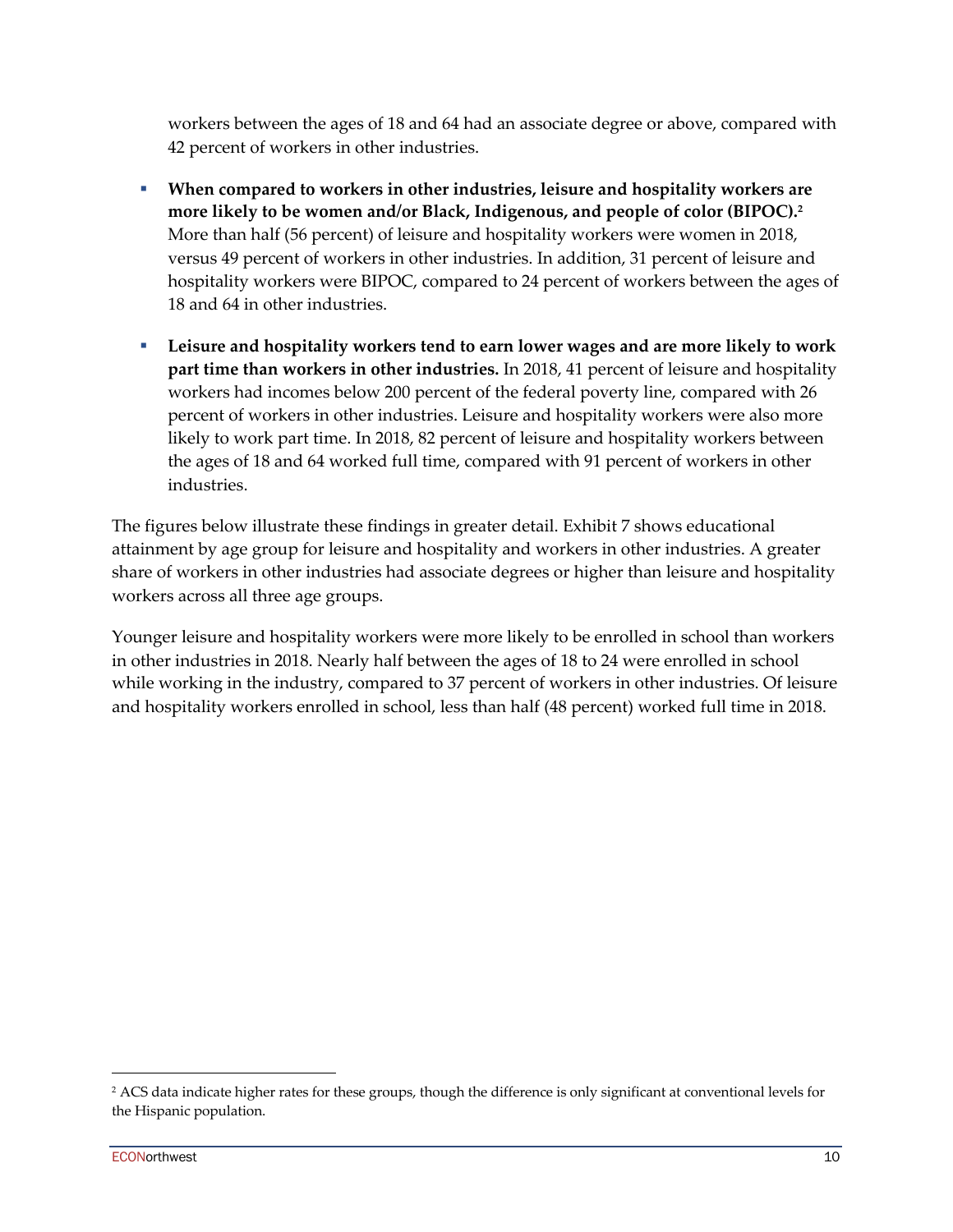Exhibit 7. Educational attainment and enrollment status of leisure and hospitality workers compared with other workers, by age, Oregon, 2018



Data source: US Census Bureau, 2018 ACS PUMS one-year data

Exhibit 8 provides additional detail about differences in the leisure and hospitality workforce across age groups. For example, while leisure and hospitality workers between the ages of 18 to 22 accounted for the largest share of leisure and hospitality employment in Oregon, only 60 percent of them were employed in the industry full time in 2018.

In contrast with the youngest workers, 88 percent of leisure and hospitality workers between the ages of 23 and 67 worked full time in 2018. Younger individuals working part time, especially those still enrolled in school, are likely less vulnerable to the pandemic's effects than are older individuals working full time. Young part-time workers are more likely to have financial support from their families and may not be as dependent on the incomes earned from their leisure and hospitality part-time jobs. Older, full-time workers are more likely to rely on their leisure and hospitality jobs as their sole source of income. Job loss as a result of the pandemic will have a different and potentially more negative impact on these workers than on younger part-time workers who are more likely to be enrolled in school and developing skills that could enable them to return to work more quickly in leisure and hospitality or in a different industry.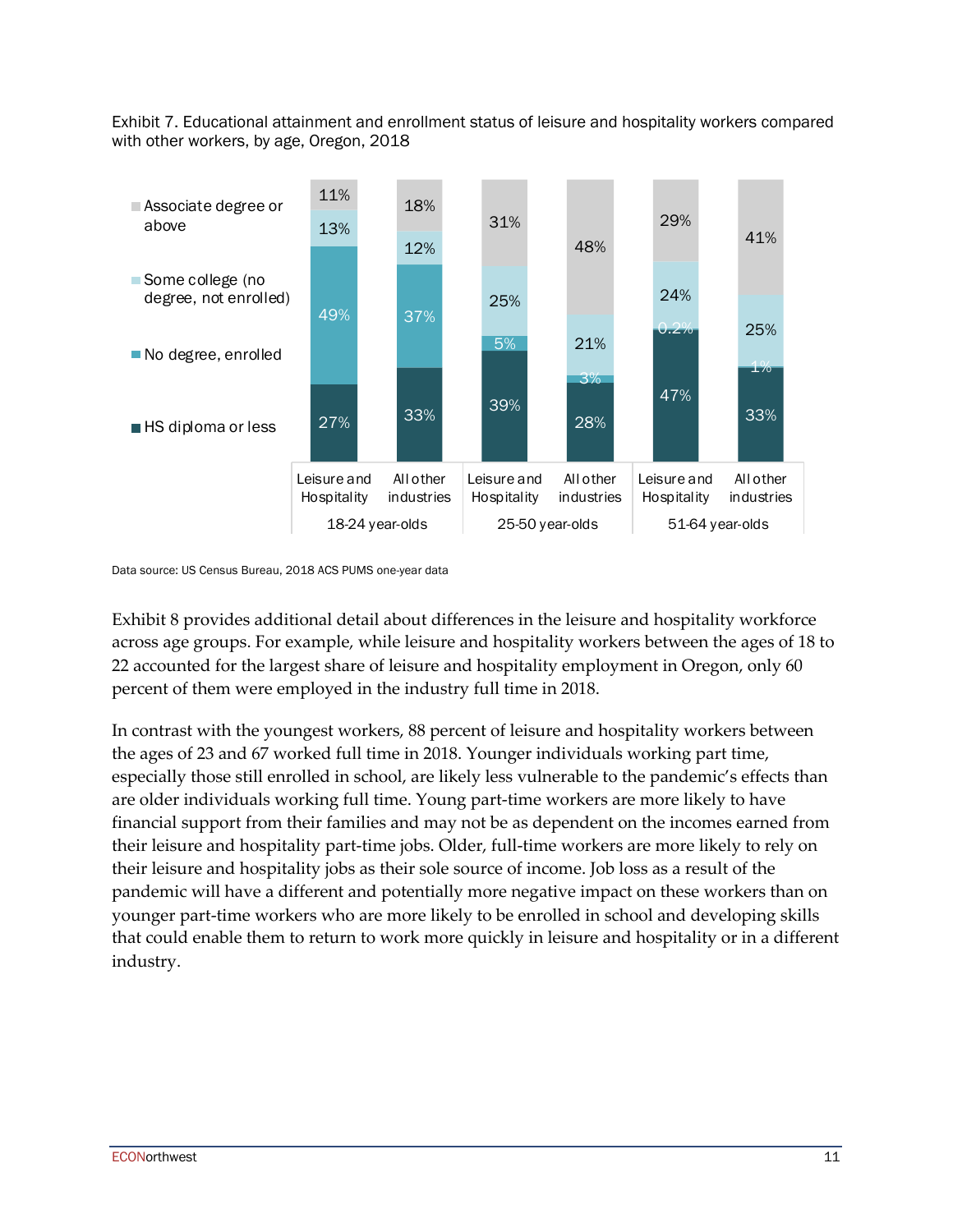

Exhibit 8. Number of workers employed in leisure and hospitality, Oregon, by age group, 2018

Exhibit 9A and Exhibit 9B demonstrate that leisure and hospitality workers are more likely to be women and BIPOC, earn incomes below 200 percent of the federal poverty level (FPL), and be employed part time.

Leisure and hospitality workers already face a high risk for job loss during the pandemic and those that keep their jobs are likely to face greater exposure to COVID-19 due to the industry's reliance on in-person interactions. For women and BIPOC leisure and hospitality workers, existing social inequities compound the effects of the pandemic and resulting economic shutdown. Because childcare responsibility falls disproportionately on women, they are more likely to be forced to leave a job or reduce their hours to care for their children during the schooling and childcare crisis caused by the pandemic.<sup>3</sup>

BIPOC leisure and hospitality workers also face additional challenges related to the pandemic. Discrimination and poor access to high-quality healthcare, housing, and education supports result in BIPOC leisure and hospitality workers being more likely to contract COVID-19 and leave them with fewer resources to cope with job loss and expenses related to the pandemic.<sup>4</sup>

Data source: US Census Bureau, 2018 ACS PUMS one-year data

<sup>3</sup> Madgavkar, Anu, White, Olivia, Krishnan, Mekala, Mahajan, Deepa, and Azcue, Xavier. "COVID-19 and gender equality: Countering the regressive effects." *McKinsey and Company.* July 15, 2020.

https://www.mckinsey.com/featured-insights/future-of-work/covid-19-and-gender-equality-countering-theregressive-effects#

<sup>4</sup> Center for Disease Control. "Health Equity Considerations and Racial and Ethnic Minority Groups." July 24, 2020. https://www.cdc.gov/coronavirus/2019-ncov/community/health-equity/race-ethnicity.html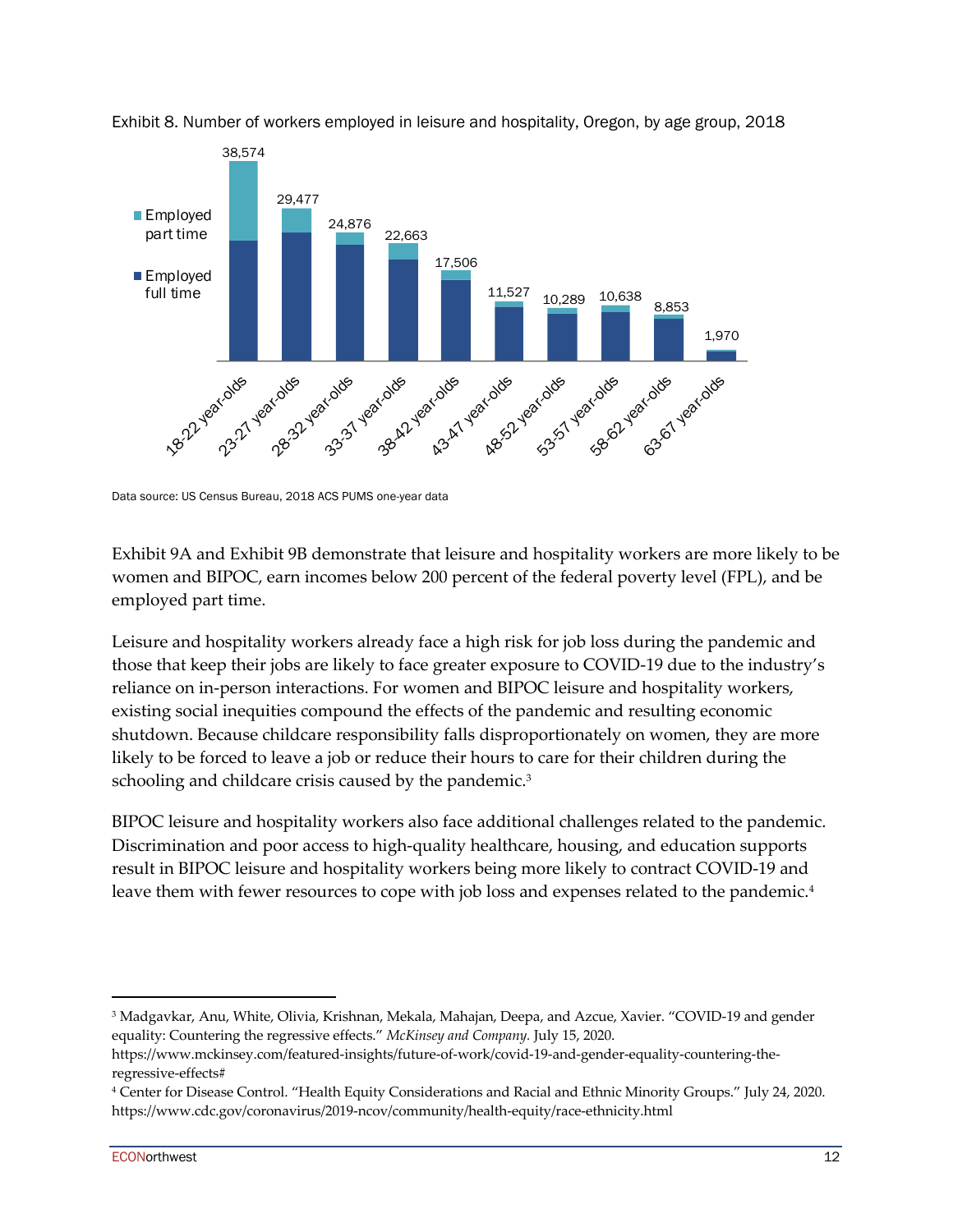#### Exhibit 9A. Key characteristics of leisure and hospitality workers compared with other workers, Oregon, 2018







Data source: US Census Bureau, 2018 ACS PUMS one-year data. Note: FPL = federal poverty level

<sup>5</sup> Aside from Hispanic and Some other race, these differences were not statistically significant at the 5 percent level or below.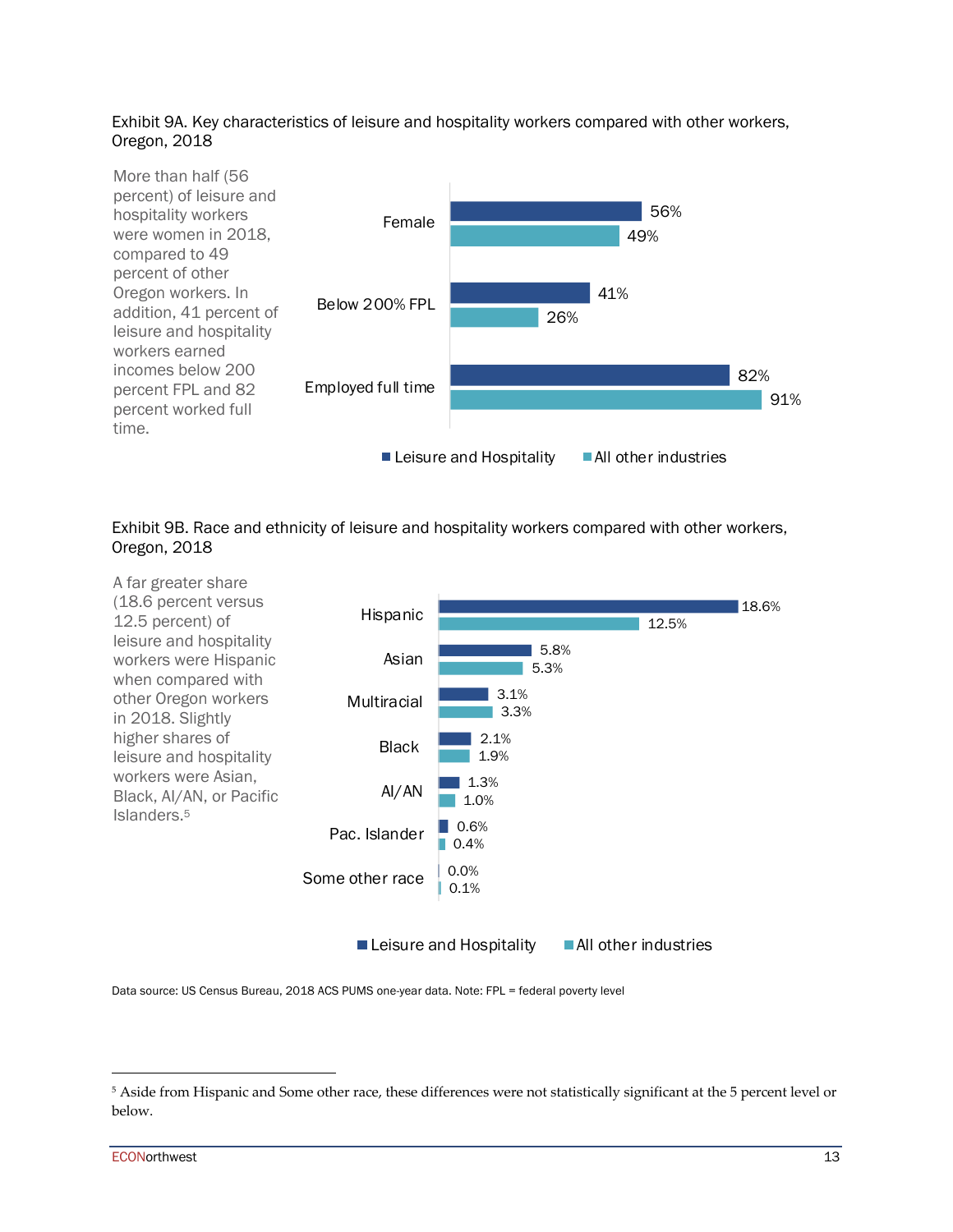### Occupational and Skills Analysis

Occupations in the leisure and hospitality industry tend to be lower paying and are more likely to be part time. However, most of these occupations also have a relatively low barrier to entry, rarely requiring more than a high school diploma or equivalent for workers to be competitive, as illustrated in Exhibit 10.

Typical education refers to the level of education workers generally would need to be employable in a given occupation, while competitive education refers to the level of education a worker would need to be competitive in an occupation. Actual educational attainment levels for leisure and hospitality workers between the ages of 18-64 are included for comparison.

The majority of leisure and hospitality occupations require only a high school diploma or less to be competitive. A handful of occupations, such as management occupations, require higher levels of education to be competitive. In general, leisure and hospitality workers tend to have higher levels of education than the typical leisure and hospitality occupation would require. In 2018, 57 percent of leisure and hospitality workers had educational attainment above a high school diploma or equivalent.<sup>6</sup>



Exhibit 10. Typical and competitive education levels in leisure and hospitality, Oregon, 2019

Data source: Oregon Employment Department Current Employment Estimates (CES); Oregon 2017-2027 employment projections

For this report we updated the analysis of occupational skill requirements presented in the *2018 Talent Assessment* to create a visualization of the skills necessary for jobs in leisure and hospitality (see Exhibit 11). The visualization co-locates occupations that draw from similar skill sets (e.g., bookkeepers with insurance claim agents, computer operators with sound engineer

<sup>6</sup> Note that "Some college, no degree" differs from "Postsecondary training," through which an individual receives some sort of postsecondary credential.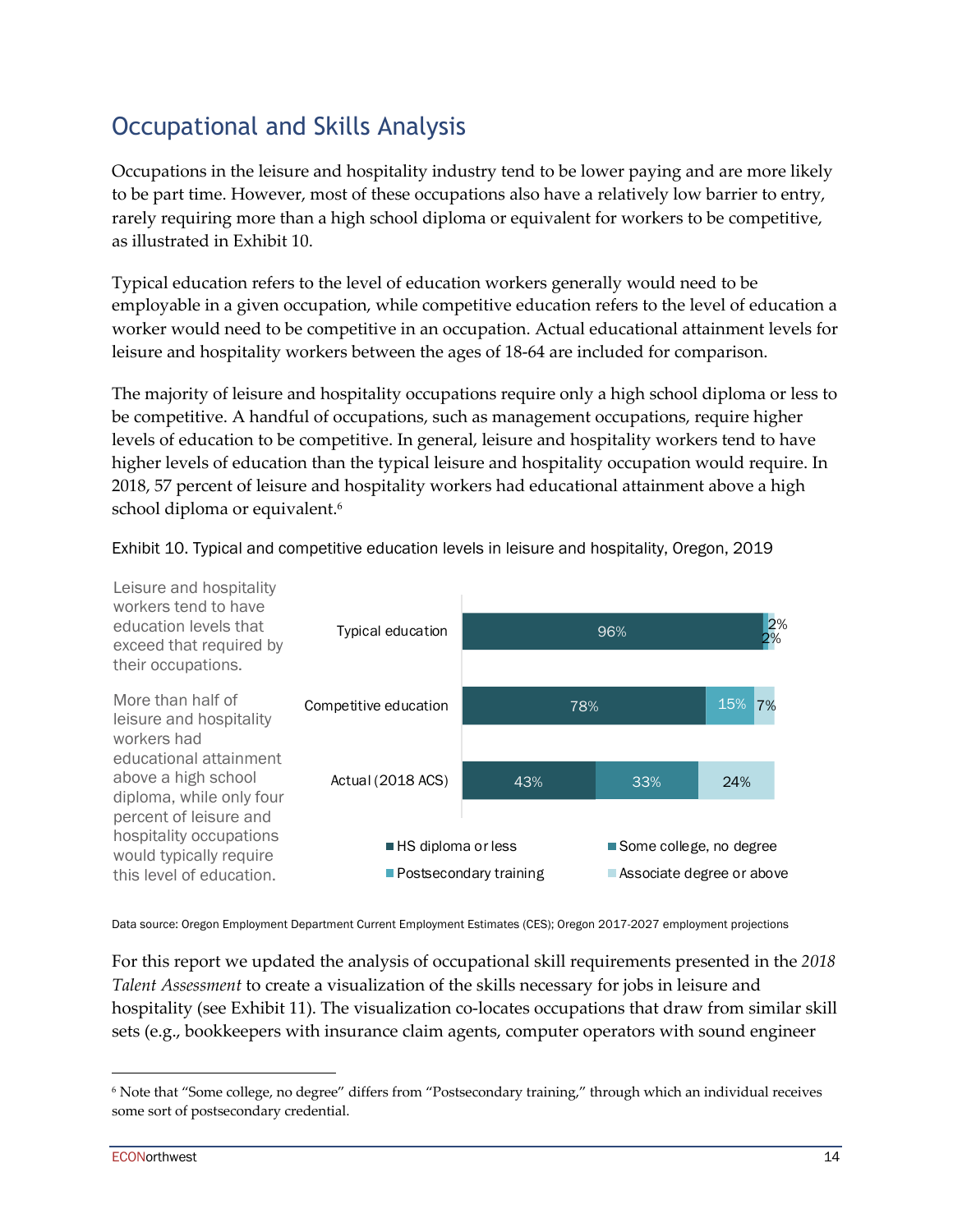technicians, architectural drafters with interior designers). Seemingly dissimilar occupations can have a lot of skill overlap, and the data underlying the visualization can help to identify opportunities to transfer skills between occupations for workers displaced by the pandemic.

Not surprisingly, leisure and hospitality employment (blue circles) falls largely in the upperright quadrant of Exhibit 11, reflecting the industry's heavy reliance on service and physical work. The occupations in this quadrant, dominated by food service and other restaurant workers in the leisure and hospitality industry, represented more than four out of five jobs in the industry as it existed in 2019, compared to about two out of five for all other industries combined.

Most other employment in the industry falls on the left side of the chart, reflecting a stronger emphasis on communications and critical thinking. Less than five percent of industry employment falls in the lower-right quadrant, a region that contains occupations requiring a combination of physical work and machine operation—the locus of many occupations important to the construction and manufacturing industries.

> Oregon occupations by number of workers in 2019 (size of circles) and skills characterization; leisure and hospitality employment is highlighted blue



Exhibit 11. Leisure and hospitality employment on a skills spectrum

Data source: O\*NET, Bureau of Labor Statistics, Oregon Employment Department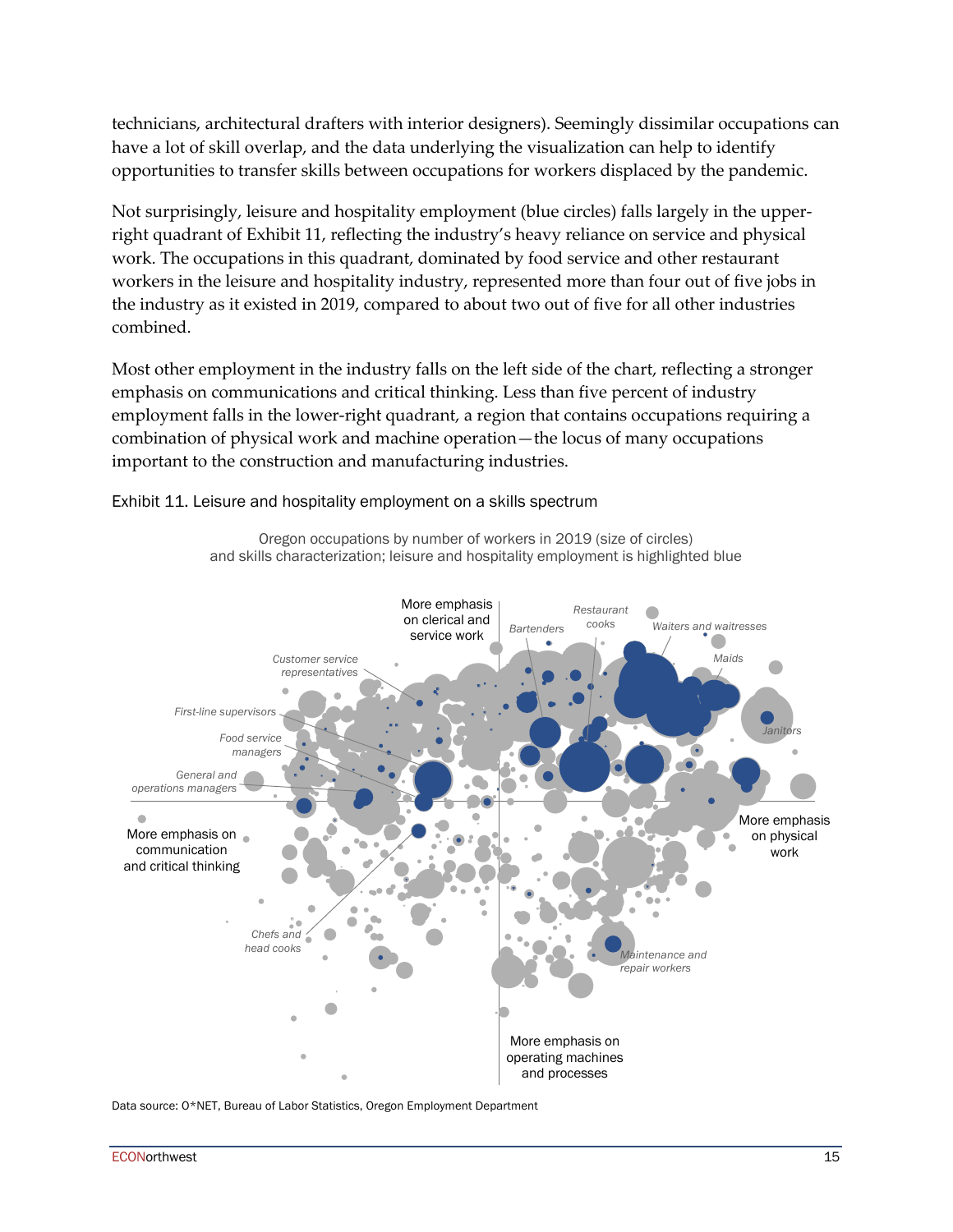During the economic fall-out related to the pandemic, individual leisure and hospitality occupations lost thousands of jobs. Exhibit 12 summarizes estimated job losses and occupational characteristics for the ten largest occupation groups in the leisure and hospitality industry. Together, these ten occupations accounted for more than 70 percent of leisure and hospitality employment in Oregon in 2019.

Fast food and counter workers made up the largest occupational segment in the leisure and hospitality industry and also constituted the largest occupational group in Oregon in 2019, with more than 50,000 employees. Due to the economic shutdown, there were almost 13,500 fewer fast food and counter workers in leisure and hospitality in July 2020 than in July 2019.

Other large occupation groups in the industry include waiters and waitresses, restaurant cooks, and other food workers. The majority of these occupations do not require more than a high school diploma for a job seeker to be competitive, and most pay around \$12 an hour.

Exhibit 12. Characteristics and estimated employment of the top ten occupations in the leisure and hospitality industry, Oregon, 2019 and 2020

| Occupation                                                           | <b>Estimated Employment</b> |                 |               | Competitive education                  | Hourly median |
|----------------------------------------------------------------------|-----------------------------|-----------------|---------------|----------------------------------------|---------------|
|                                                                      | Jul 2019                    | <b>Jul 2020</b> | <b>Change</b> | level (2019)                           | wages (2019)  |
| <b>Fast Food and Counter Workers</b>                                 | 52,816                      | 39,389          |               | (13,427) HS diploma or equivalent      | \$12.33       |
| <b>Waiters and Waitresses</b>                                        | 31,332                      | 23,337          |               | (7,995) HS diploma or equivalent       | \$12.20       |
| Cooks, Restaurant                                                    | 22,789                      | 16,985          |               | (5,804) HS diploma or equivalent       | \$14.56       |
| First-Line Supervisors of Food<br>Preparation and Serving<br>Workers | 11,874                      | 8,857           | (3,017)       | Postsecondary training<br>(non-degree) | \$16.36       |
| <b>Bartenders</b>                                                    | 8,645                       | 6,423           | (2, 222)      | Postsecondary training<br>(non-degree) | \$12.18       |
| Maids and Housekeeping<br>Cleaners                                   | 8,558                       | 6,387           |               | (2,172) HS diploma or equivalent       | \$12.53       |
| <b>Dishwashers</b>                                                   | 6,916                       | 5,155           |               | (1,761) HS diploma or equivalent       | \$12.42       |
| <b>Food Preparation Workers</b>                                      | 5,278                       | 3,935           |               | (1,343) HS diploma or equivalent       | \$14.37       |
| Dining Room and Cafeteria<br>Attendants and Bartender<br>Helpers     | 4,916                       | 3,666           |               | $(1,250)$ HS diploma or equivalent     | \$12.17       |
| Hosts and Hostesses.<br>Restaurant, Lounge, and Coffee<br>Shop       | 4,592                       | 3,427           |               | $(1,165)$ HS diploma or equivalent     | \$12.70       |

Data source: US Bureau of Labor Statistics and Oregon Employment Department

While the economy may recover further in the coming months, a combination of lingering pandemic effects and the strongly seasonal nature of leisure and hospitality employment mean that thousands of leisure and hospitality workers will not return to their former jobs for many months, if ever. Exhibit 11 provides a useful framework for exploring opportunities for these workers in other occupations and industries.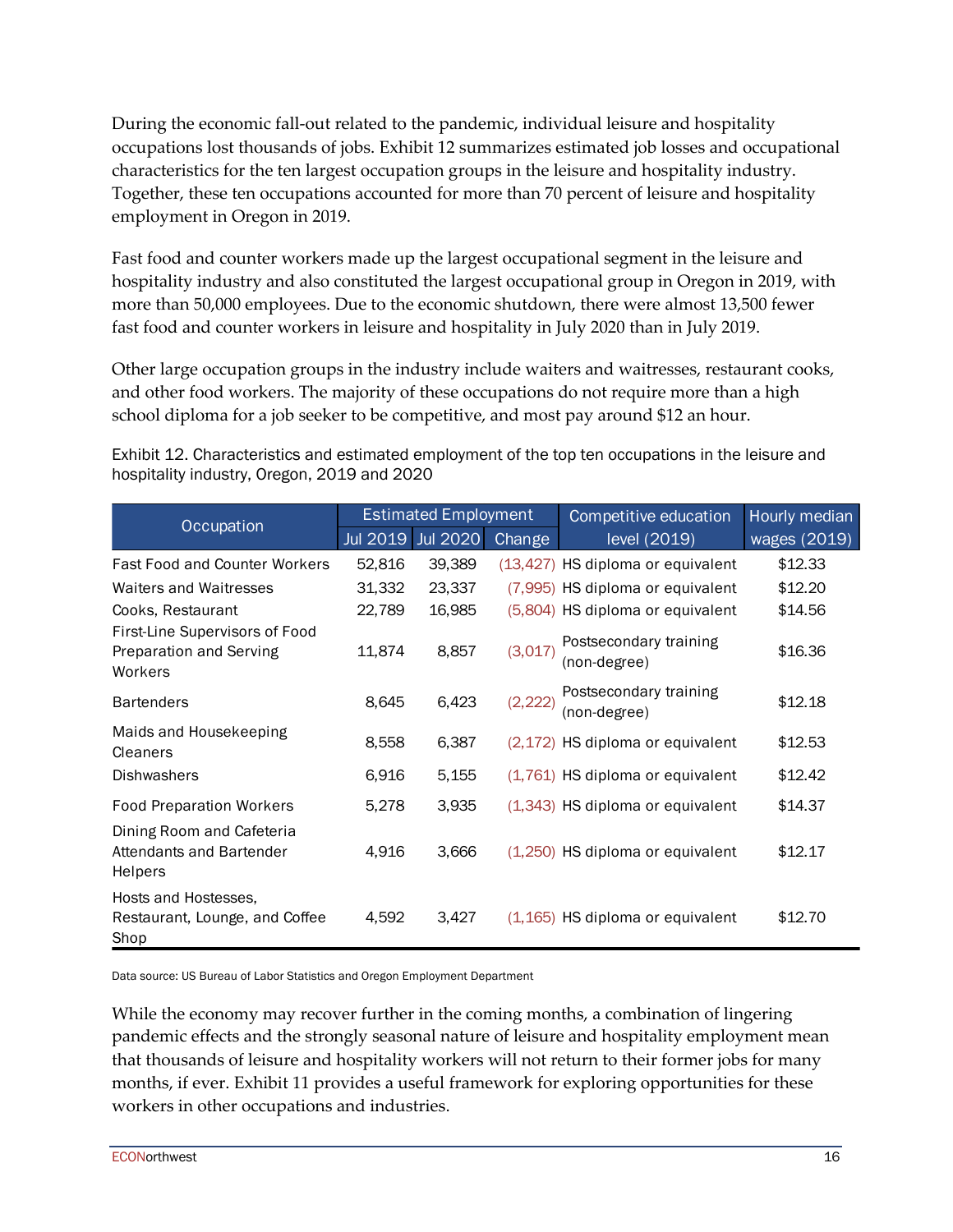First, although the leisure and hospitality industry employs a high share of the industry's most common occupations, primarily jobs in food service and associated occupations, some displaced workers will have reasonable opportunities outside of the industry if they desire to stay in the same occupations. For example, positions for first-line supervisors, maintenance and repair technicians, and janitors exist across multiple industries. Such occupations are evident in Exhibit 11 as blue circles (leisure and hospitality employment) at the center of larger grey circles (total occupational employment).

Second, as noted above, seemingly disparate occupations often share similar skill sets. The distance between circles in Exhibit 11 provides one measure of skill overlap—a smaller distance between a pair of occupations indicates greater skill overlap than a larger distance. Specific skills may vary (e.g., bartending and retail sales are clearly different occupations) but the nature of the work is qualitatively similar in terms of the dimensions displayed in the exhibit. In other words, occupations near each other share the same type of skills (e.g., skills associated with physical work or with machine operation). Occupations near common leisure and hospitality occupations suggest potential opportunities for displaced workers to retrain relatively easily. Appendix Exhibit 14 identifies a number of such opportunities for some of the most common leisure and hospitality occupations.

Our analysis of skill overlap further suggests that many leisure and hospitality workers idled by the pandemic have skills that would facilitate occupational transitions supported by relatively common apprenticeships or would be supported by an expanded apprenticeship system based on the recommendations of Joseph Fuller<sup>7</sup> and by Robert Lerman in the issue brief accompanying this report.

The occupations identified below are all identified by Fuller as existing "core" apprenticeship occupations or are prime candidates for expanding apprenticeship programs. In addition, prepandemic, the Oregon Employment Department anticipated relatively strong growth in these occupations during the 2020s, with the exception of legal secretaries and medical transcriptionists. All typically pay wages significantly higher than the typical wages earned by most workers in the leisure and hospitality industry.

- **Construction and maintenance painters.** This is one of the few construction occupations with skills similar to those of most leisure and hospitality workers. Baristas, counter attendants and many food preparation workers have a skill set relatively close to that of construction and maintenance painters.
- **Medical secretaries.** Among top leisure and hospitality occupations, waitstaff and counter attendants have skills closest to those required of medical secretaries.

<sup>7</sup> Fuller, Joseph B., and Matthew Sigelman (November 2017). "Room to Grow: Identifying New Frontiers for Apprenticeships." Burning Glass Technologies and Harvard Business School, Managing the Future of Work. Fuller, Joseph (May 2018). "Future of the Workforce: Oregon." Harvard Business School. 2018 Oregon Talent Summit.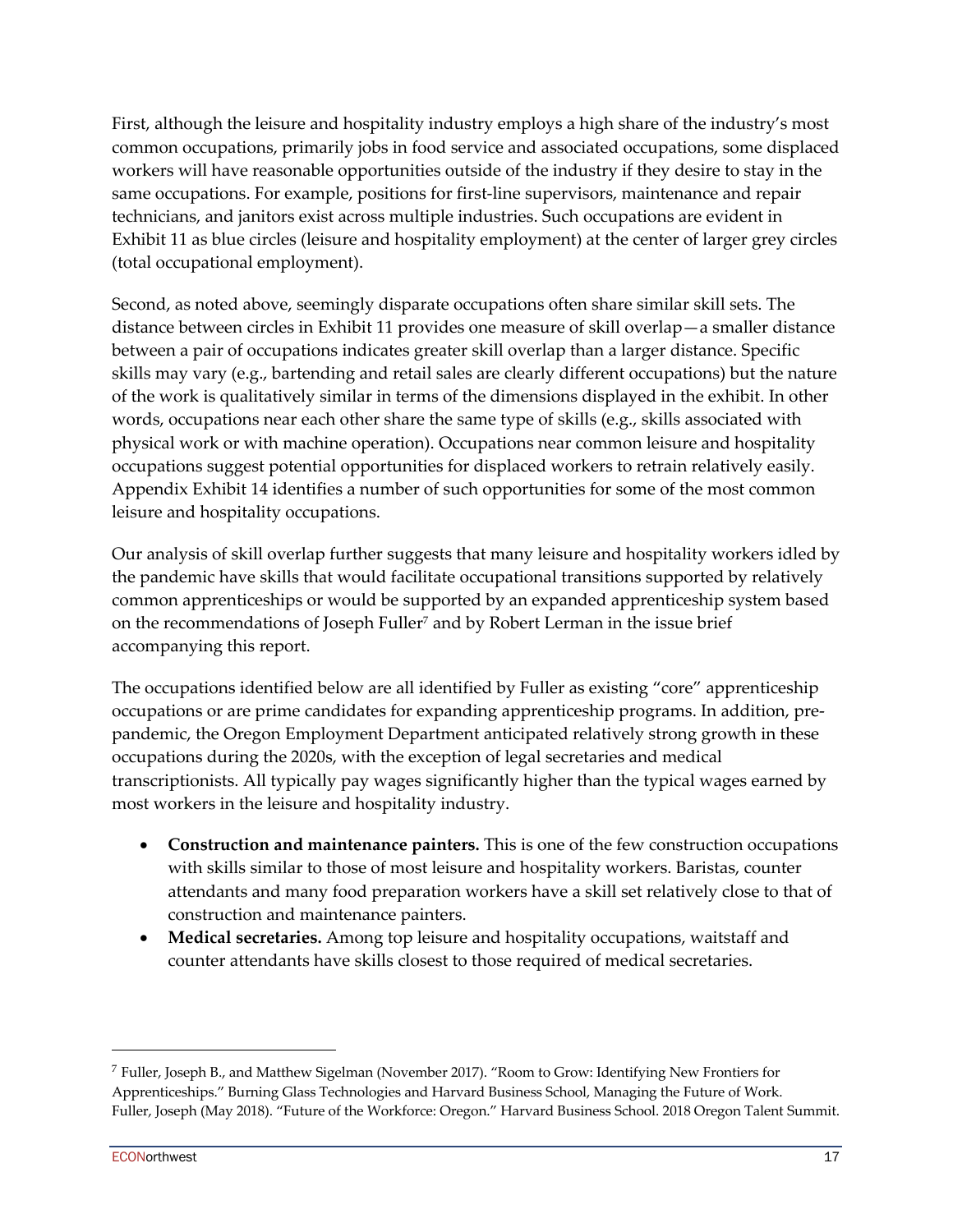- **Customer service representatives.** This large and modestly growing occupation requires skills less similar to those of most leisure and hospitality employees, but still falls in the same upper-right quadrant of the skills map presented in Exhibit 11.
- **Paralegals and legal assistants, billing and posting clerks, legal secretaries, medical transcriptionists.** These occupations employ fewer individuals than those above. Nonetheless, skill requirements are reasonably well-aligned with those of potentially displaced leisure and hospitality workers and are good candidates for expanded apprenticeship programs.

Developing these and similar career pathways through expanded apprenticeship options could potentially help displaced leisure and hospitality workers in the next few years, but the benefits to Oregon's emerging workforce would extend far into the future by providing alternate career pathways for low-wage workers in both good and bad economic times.

### 4. Implications for Policy

This recession, which has spread across most of the economy, is unusually concentrated in the leisure and hospitality industry. That concentration has produced disproportionate impacts on certain people and places: women; BIPOC; young adults; low-income households; and residents of Coastal and Central Oregon. Some workers in the industry were able to return to their jobs at the end of the stay-at-home order. But many could not.

In past recessions, displaced workers could hold out hope that they could return to their employer, or at least their industry, as the economy gradually improved. But this pandemicrelated recession has a unique dynamic. Many activities are completely shuttered, and will remain so, until the coronavirus is eradicated. And unlike past recessions, relocating to another county or state opens up few additional options. The industry is in trouble across the United States.

So, Oregon is faced with a well-defined challenge: how do you assist a sizable unemployed population many of whom are younger, who are still building skills and experience, and who absent intervention—could be facing an extended break from the labor force?

Addressing this once-in-a-century<sup>8</sup> challenge requires different approaches. The pandemic has forced abrupt changes to the way we work and live. Some, like the increased use of telehealth and remote work, are productivity-enhancing developments that will persist well after the pandemic ends. So, what could the workforce system do differently in this crisis? And which of those changes could contribute to a redesigned system that would better serve the training and placement needs workers in the future?

<sup>8</sup> Hopefully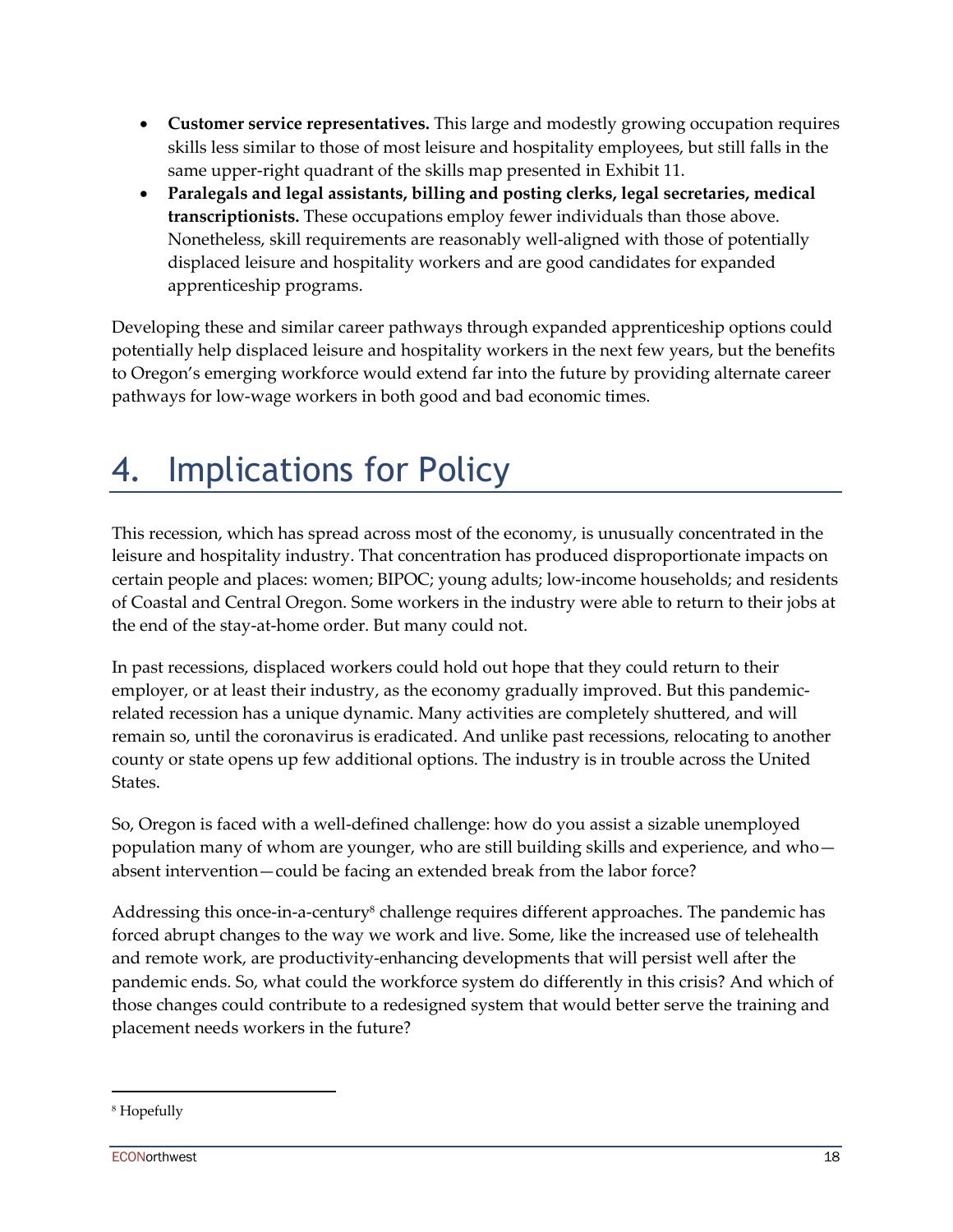Oregon doesn't lack ideas on how it could strengthen its workforce system. The Workforce and Talent Development Board and Higher Education Coordinating Commission have received advice from top workforce strategists during the last couple of years, including EdImagine's David Conley, Harvard Business School's Joseph Fuller, and the Urban Institute's Robert Lerman. The crisis creates an opportunity to accelerate progress on recommendations these strategists provided before, and during, the pandemic.

• **Recognize the complexity of need—across individuals and geography—and ensure the WTDB Strategic Plan is multi-dimensional in order to address it.** At the *2020 Oregon Talent Summit*, EdImagine's David Conley called for a redesigned system that tailored delivery across multiple workforce populations (i.e.., high school students, highly skilled workers with access to training, less skilled workers with less access to training) and geographies (i.e., Coast; Southern, Eastern, Central Oregon; Willamette Valley; Portland Metro).9 Conley's recommendation applied to all occupations and industries and came just two weeks before the Governor's stay-at-home order.

His broad, pre-pandemic framework is useful guidance when applied more narrowly to the leisure and hospitality industry. The industry is composed of a diversity of occupations—restaurant wait staff, cooks, chefs, bartenders, hotel clerks, housekeepers, sound engineers, actors, coaches, sales managers, and more. And the workers who filled those occupations live in a diversity of economic settings from small coastal towns to sizable cities. Identifying the next, best career option for a displaced cook, hotel clerk, or sales agent in Florence is different than it is in Portland. In a companion issue brief to this report, Conley says the state should re-double its efforts to support economies and job creation outside of the Portland metro and calls for additional assistance and subsidies (e.g., forgivable loans, education grants, childcare assistance tied to training).

In addition to helping workers leverage and grow occupational skills, Conley calls on workforce developers, colleges, and employers to create experiences that build 21<sup>st</sup> Century skills and behaviors, including self-awareness, goal setting, persistence, selfefficacy.

• **Provide clearer, person-centered information on job opportunities built on a more sophisticated skill-matching platform.** Workforce developers could take one important step into Conley's recommendations by giving unemployed workers better information on their location in the skills landscape. Improved approaches—introduced by Joseph Fuller at the *2018 Talent Summit*10—work off of a more focused, realistic skill-matching framework.

<sup>9</sup> Conley, David T (May 2020). "Creating Tomorrow's Workforce…Today: What it takes for future and current workers to be ready to succeed in a dynamically changing workforce." *2020 Oregon Talent Summit*. <sup>10</sup> Fuller, Joseph (May 2018). "Future of the Workforce: Oregon." Harvard Business School. *2018 Oregon Talent Summit*.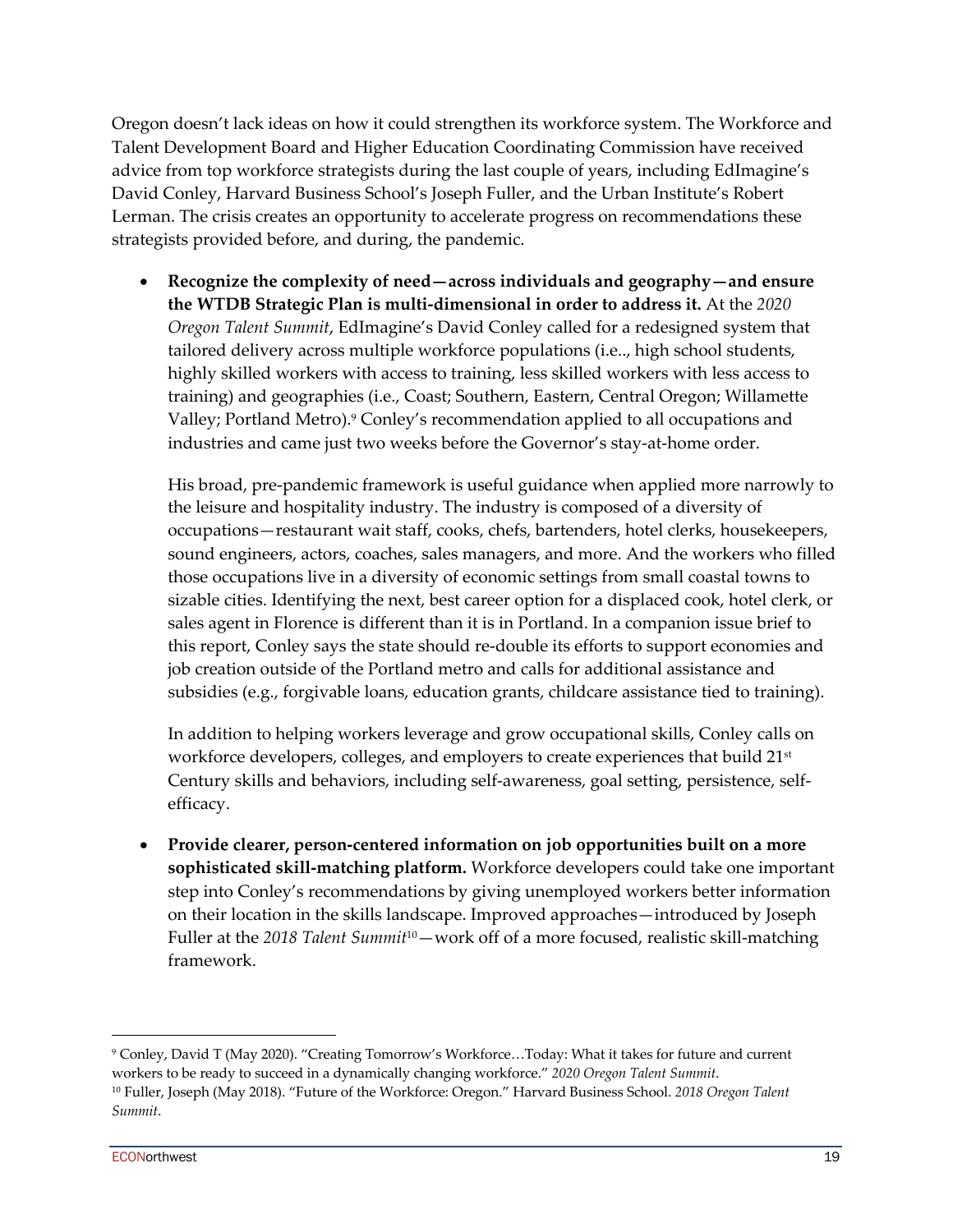The recently unemployed just exited occupations that drew on, and contributed to, a mix of skills (e.g., customer service, scheduling, technical support, repair, cleaning, sales) that could be carried into "skill-adjacent" occupations that are not as adversely affected by social distancing. The U.S. Department of Labor's mySkills myFuture,<sup>11</sup> which was highlighted in the *2020 Talent Assessment*, makes those kinds of connections. For example, a search for "waiter" reports restaurant-related opportunities but also extends into stock clerks, home health aides, and retail sales. And a search under "chef" shows a variety of occupations that require planning and coordination skills, including industrial-production and general-operations managers. Our analysis also identified a number of potential opportunities for Oregon's displaced leisure and hospitality workers based on adjacent skill sets (see Appendix Exhibit 14).

The mySkills myFuture matching framework is still in early development and would benefit from clearer visualizations that illustrate overlapping skills across occupations and that show how a new job, or training opportunity, could advance a career. Despite the limitations, Oregon should make mySkills myFuture easier to access on statesupported websites.

• **Leverage the proliferation of online, self-directed training tools to help underemployed workers build general skills.** Most forecasts predict elevated rates of unemployment into 2022, which suggests that some workers will encounter extended time periods outside of work. A variety of new training opportunities have emerged since the last recession. Free platforms like the Khan Academy, Alison, Mooc.org, Smartly, MOBI, Adobe Education Exchange, Udemy, and Grow with Google offer the ability to build basic math and reading skills, which many workers lack.12 The Urban Institute's Robert Lerman recommends that the state offer supplemental unemployment insurance payments to claimants who establish and complete defined achievement goals. Full-scale adoption would require federal support for the supplemental payments. Absent major federal support, Oregon could lead with a demonstration focused on especially hard-hit occupations in the leisure and hospitality industry and use any remaining—or forthcoming—Coronavirus Relief Fund resources to fund the supplemental payments.

Where could the online training focus? Workforce developers should circle back to Fuller's findings from the *2018 Talent Summit.* He reported high-demand technical and soft skills for top middle-skill occupations (see Appendix Exhibit 13). Highly demanded technical skills—Microsoft Excel, computer literacy, Microsoft Office—lend themselves

<sup>11</sup> https://www.myskillsmyfuture.org

<sup>12</sup> By one measure, 74 percent of employees in the service sector have low numeracy skills. See National Skills Coalition, "Low skills are widespread in service sector, but investments in worker upskilling can pay off." https://www.nationalskillscoalition.org/resources/publications/file/Investments-in-Worker-Upskilling-Can-Pay-Off.pdf

See also Results from The Program for the International Assessment of Adult Competencies (PIAAC), U.S. Performance in International Context. https://nces.ed.gov/surveys/piaac/current\_results.asp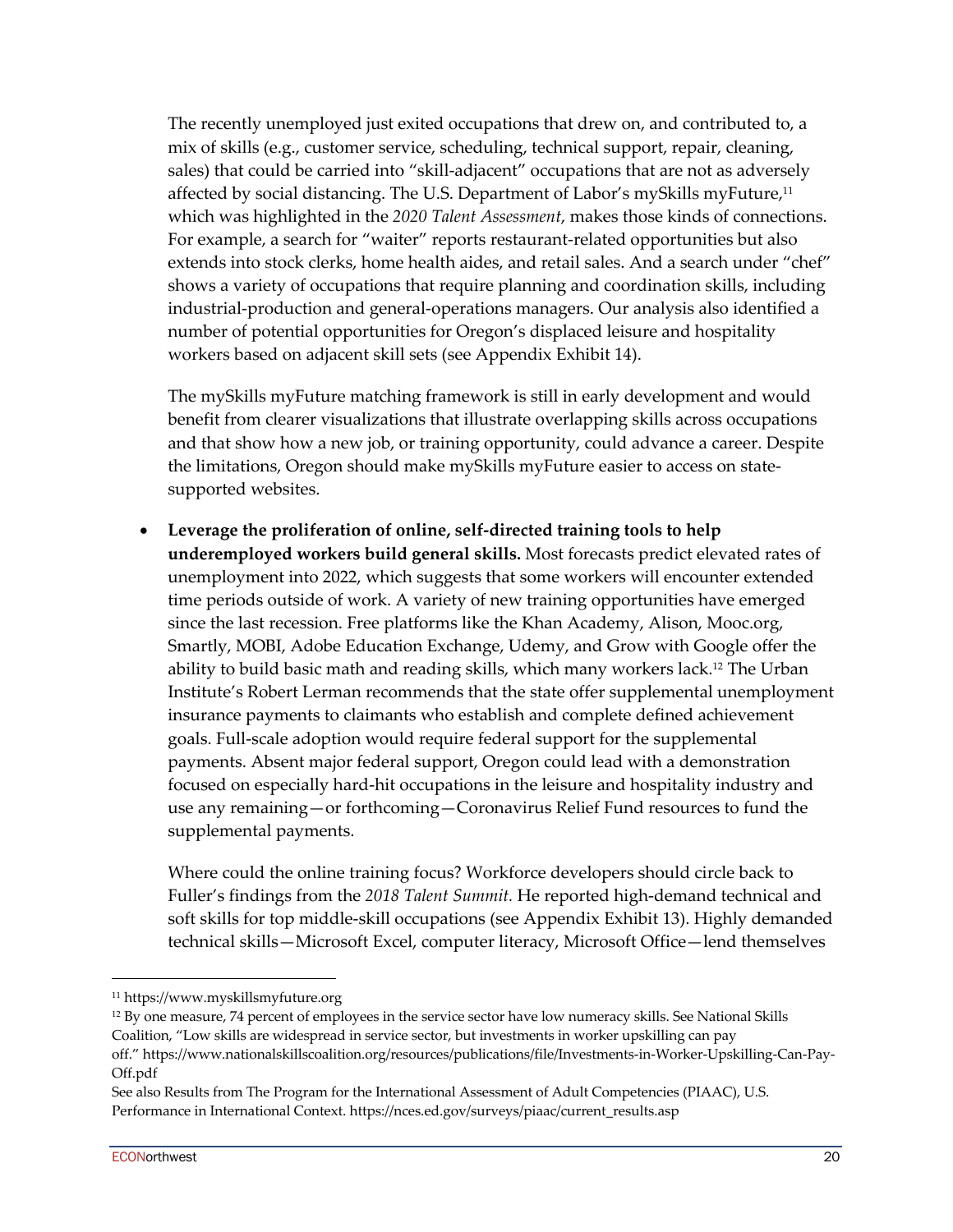to some form of self-directed, online learning, as would basic math skills. On the softskills side, employers seek communication and organization skills along with scheduling and teamwork skills. Project-based training, work experience, or apprenticeships (discussed below) are better suited for soft-skill building.

• **Stimulate apprenticeships.** In a companion paper to this report, Robert Lerman argues that recession makes for an opportune time to expand Oregon's apprenticeship footprint. Lerman's paper expands on a recommendation advanced in the *2020 Talent Assessment.* He sees an opportunity in Oregon to extend apprenticeships beyond the building trades and some manufacturing sectors—where they've traditionally been concentrated—and into the information technology, network security, and healthcare sectors. Oregon is already in a leading position, with more than 10,000 active apprentices—or roughly 0.5 percent of the work force. Lerman recommends that Oregon set a goal of having 2.5 percent of its workforce in apprenticeships.

Fuller made a similar point at the *2018 Talent Summit* and said Oregon could nearly triple the number of occupations commonly served by apprenticeships—from 27 to 74. He described three categories of occupations that lend themselves to the model: core, expanders, and boosters. Core occupations require deep skillsets, are typically licensed, and have already adopted the apprenticeship model (e.g., carpenters, electricians, machinists, plumbers, roofers). Expanders are occupations that pay living wages and are growing nationally (e.g., customer service representatives, gaming surveillance officers, medical secretaries). Boosters are occupations that have faced "degree inflation"—jobs that require a bachelor's degree that may not have previously (e.g., billing and posting clerks, executive or administrative assistants, medical record technicians, payroll and timekeeping clerks). In all these occupations, Fuller sees an opportunity for employers and educators to collaborate on curriculum and training design to offer skill-building options that require less sacrifice—in income and time—from trainees.

Lerman lays out a plan to stimulate apprenticeships in Oregon, which includes creating occupational training frameworks that participating employers would follow, developing an Oregon apprenticeship brand, and providing support for "off-job" learning. A first step into a plan could be a focus on expanding and developing apprenticeships especially well-suited to leisure and hospitality workers displaced by the pandemic. Our analysis suggested apprenticeships for the following occupations: construction and maintenance painters; medical secretaries; customer service representatives; and paralegals and legal assistants, billing and posting clerks, legal secretaries, and medical transcriptionists. Developing these would benefit Oregon's workforce by providing alternate career pathways for low-wage workers in both good and bad economic times.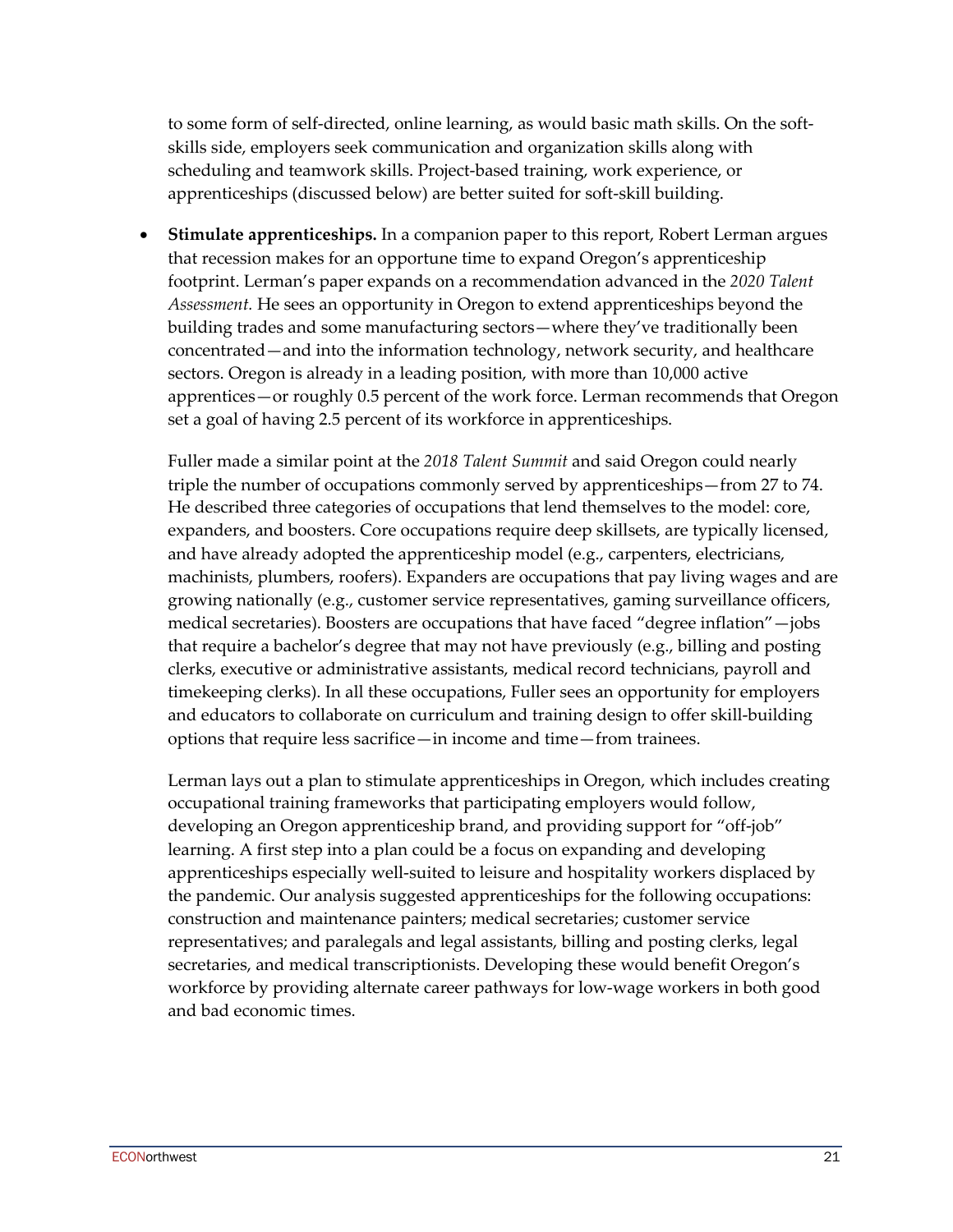## Appendix Exhibits

### General Skills Training

Exhibit 13. High-demand soft and technical skills for top middle-skills occupations, Oregon, 2018



Data source: Fuller, Joseph (May 2018). "Future of the Workforce: Oregon." Harvard Business School. 2018 Oregon Talent Summit.